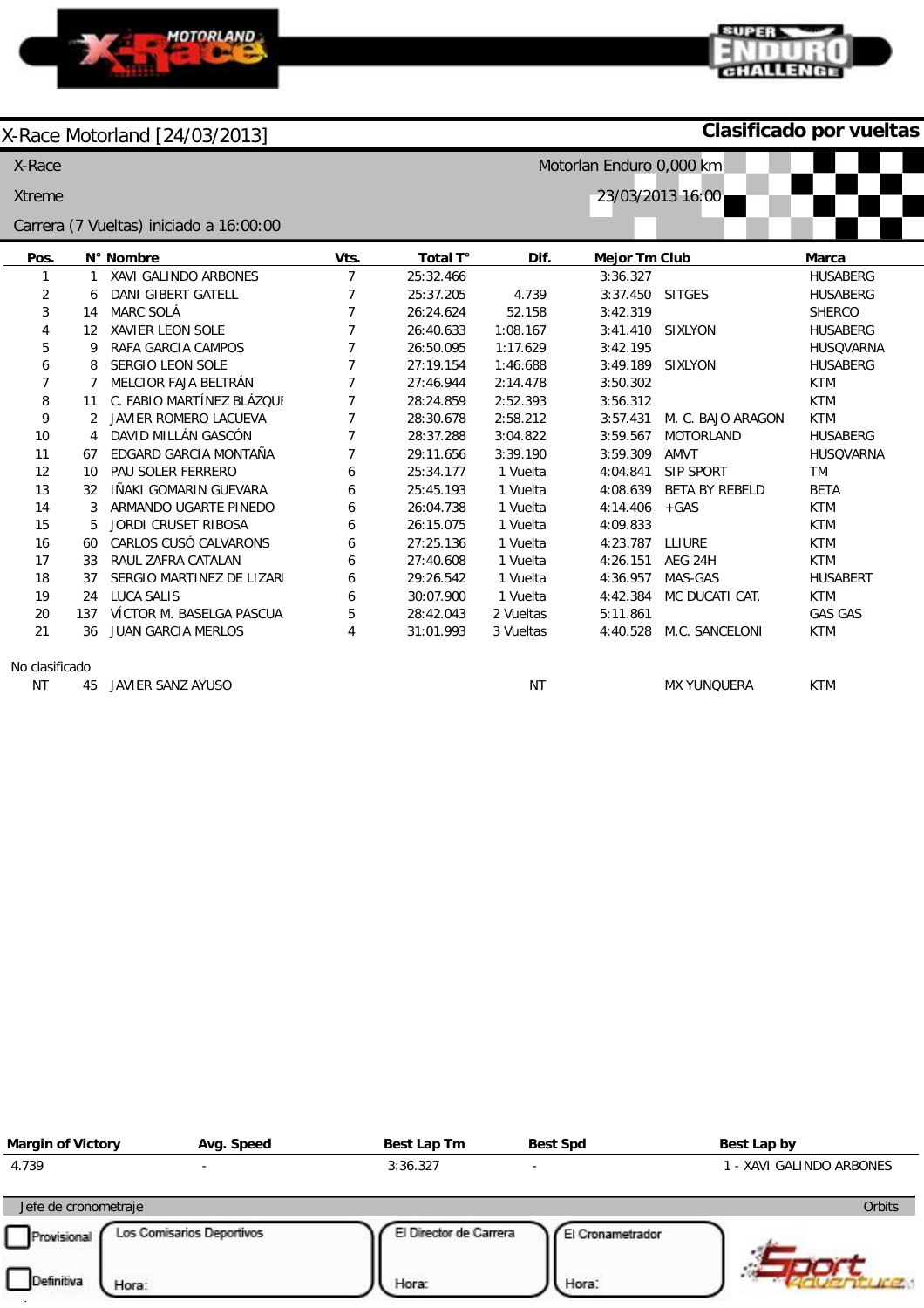



Motorlan Enduro 0,000 km

23/03/2013 16:00

### X-Race Motorland [24/03/2013]

### X-Race

Xtreme Carrera (7 Vueltas) iniciado a 16:00:00

| Lap                      | Lap Tm                          | Diff      | <b>Time of Day</b> |  |  |  |  |
|--------------------------|---------------------------------|-----------|--------------------|--|--|--|--|
| (1) XAVI GALINDO ARBONES |                                 |           |                    |  |  |  |  |
| 1                        |                                 |           | 16:03:38.757       |  |  |  |  |
| 2                        | 3:38.886                        | $+2.559$  | 16:07:17.643       |  |  |  |  |
| 3                        | 3:37.879                        | $+1.552$  | 16:10:55.522       |  |  |  |  |
| 4                        | 3:40.366                        | $+4.039$  | 16:14:35.888       |  |  |  |  |
| 5                        | 3:40.207                        | +3.880    | 16:18:16.095       |  |  |  |  |
| 6                        | 3:36.327                        |           | 16:21:52.422       |  |  |  |  |
| 7                        | 3:40.139                        | $+3.812$  | 16:25:32.561       |  |  |  |  |
|                          | (6) DANI GIBERT GATELL          |           |                    |  |  |  |  |
| 1                        |                                 |           | 16:03:45.669       |  |  |  |  |
| 2                        | 3:40.163                        | $+2.713$  | 16:07:25.832       |  |  |  |  |
| 3                        | 3:38.678                        | $+1.228$  | 16:11:04.510       |  |  |  |  |
| 4                        | 3:37.542                        | $+0.092$  | 16:14:42.052       |  |  |  |  |
| 5                        | 3:37.724                        | $+0.274$  | 16:18:19.776       |  |  |  |  |
| 6                        | 3:37.450                        |           | 16:21:57.226       |  |  |  |  |
| 7                        | 3:40.074                        | $+2.624$  | 16:25:37.300       |  |  |  |  |
| (14) MARC SOLA           |                                 |           |                    |  |  |  |  |
| 1                        |                                 |           | 16:03:59.327       |  |  |  |  |
| $\overline{c}$           | 3:42.319                        |           | 16:07:41.646       |  |  |  |  |
| 3                        | 3:43.104                        | $+0.785$  | 16:11:24.750       |  |  |  |  |
| 4                        | 3:44.515                        | $+2.196$  | 16:15:09.265       |  |  |  |  |
| 5                        | 3:42.717                        | $+0.398$  | 16:18:51.982       |  |  |  |  |
| 6                        | 3:47.603                        | $+5.284$  | 16:22:39.585       |  |  |  |  |
| 7                        | 3:45.134                        | $+2.815$  | 16:26:24.719       |  |  |  |  |
|                          | (12) XAVIER LEON SOLE           |           |                    |  |  |  |  |
| 1                        |                                 |           | 16:03:59.425       |  |  |  |  |
| 2                        | 3:50.641                        | $+9.231$  | 16:07:50.066       |  |  |  |  |
| 3                        | 3:45.441                        | $+4.031$  | 16:11:35.507       |  |  |  |  |
| 4                        | 3:44.079                        | $+2.669$  | 16:15:19.586       |  |  |  |  |
| 5                        | 3:50.835                        | $+9.425$  | 16:19:10.421       |  |  |  |  |
| 6                        | 3:48.897                        | $+7.487$  | 16:22:59.318       |  |  |  |  |
| 7                        | 3:41.410                        |           | 16:26:40.728       |  |  |  |  |
|                          | (9) RAFA GARCIA CAMPOS          |           |                    |  |  |  |  |
| 1                        |                                 |           | 16:04:08.117       |  |  |  |  |
| 2                        | 3:46.777                        | $+4.582$  | 16:07:54.894       |  |  |  |  |
| 3                        | 3:42.195                        |           | 16:11:37.089       |  |  |  |  |
| 4                        | 3:46.723                        | $+4.528$  | 16:15:23.812       |  |  |  |  |
| 5                        | 3:51.714                        | $+9.519$  | 16:19:15.526       |  |  |  |  |
| 6                        | 3:45.926                        | $+3.731$  | 16:23:01.452       |  |  |  |  |
| 7                        | 3:48.738                        | $+6.543$  | 16:26:50.190       |  |  |  |  |
| (8) SERGIO LEON SOLE     |                                 |           |                    |  |  |  |  |
| 1                        |                                 |           | 16:03:58.700       |  |  |  |  |
| 2                        | 3:53.354                        | $+4.165$  | 16:07:52.054       |  |  |  |  |
| 3                        | 3:51.331                        | $+2.142$  | 16:11:43.385       |  |  |  |  |
| 4                        | 3:53.587                        | $+4.398$  | 16:15:36.972       |  |  |  |  |
| 5                        | 3:59.123                        | $+9.934$  | 16:19:36.095       |  |  |  |  |
| 6                        | 3:49.189                        |           | 16:23:25.284       |  |  |  |  |
| 7                        | 3:53.965                        | $+4.776$  | 16:27:19.249       |  |  |  |  |
| (7) MELCIOR FAJA BELTRÁN |                                 |           |                    |  |  |  |  |
| 1                        |                                 |           | 16:04:14.092       |  |  |  |  |
| 2                        | 3:58.867                        | $+8.565$  | 16:08:12.959       |  |  |  |  |
| 3                        | 3:54.242                        | $+3.940$  | 16:12:07.201       |  |  |  |  |
| 4                        | 4:00.541                        | $+10.239$ | 16:16:07.742       |  |  |  |  |
| 5                        | 3:56.123                        | $+5.821$  | 16:20:03.865       |  |  |  |  |
| 6                        | 3:50.302                        |           | 16:23:54.167       |  |  |  |  |
| 7                        | 3:52.872                        | $+2.570$  | 16:27:47.039       |  |  |  |  |
|                          |                                 |           |                    |  |  |  |  |
|                          | (11) C. FABIO MARTÍNEZ BLÁZQUEZ |           |                    |  |  |  |  |

| 16:04:20.823 |
|--------------|

1

| Lap            | Lap Tm                     | Diff                 | <b>Time of Day</b>           |
|----------------|----------------------------|----------------------|------------------------------|
| 2              | 4:05.622                   | $+9.310$             | 16:08:26.445                 |
| 3              | 3:57.309                   | $+0.997$             | 16:12:23.754                 |
| 4              | 3:57.292                   | $+0.980$             | 16:16:21.046                 |
| 5              | 4:02.237                   | $+5.925$             | 16:20:23.283                 |
| 6              | 3:56.312                   |                      | 16:24:19.595                 |
| 7              | 4:05.359                   | $+9.047$             | 16:28:24.954                 |
| 1              | (2) JAVIER ROMERO LACUEVA  |                      | 16:04:11.012                 |
| 2              | 4:00.146                   | $+2.715$             | 16:08:11.158                 |
| 3              | 3:57.431                   |                      | 16:12:08.589                 |
| 4              | 4:07.681                   | $+10.250$            | 16:16:16.270                 |
| 5              | 3:59.934                   | $+2.503$             | 16:20:16.204                 |
| 6              | 3:58.169                   | $+0.738$             | 16:24:14.373                 |
| 7              | 4:16.400                   | +18.969              | 16:28:30.773                 |
|                | (4) DAVID MILLÁN GASCÓN    |                      |                              |
| 1              |                            |                      | 16:04:15.800                 |
| 2              | 4:05.593                   | $+6.026$             | 16:08:21.393                 |
| 3              | 4:12.662                   | $+13.095$            | 16:12:34.055                 |
| 4              | 4:01.144<br>4:02.134       | $+1.577$<br>$+2.567$ | 16:16:35.199<br>16:20:37.333 |
| 5<br>6         | 3:59.567                   |                      | 16:24:36.900                 |
| 7              | 4:00.483                   | $+0.916$             | 16:28:37.383                 |
|                |                            |                      |                              |
| (67)           | EDGARD GARCIA MONTAÑA      |                      |                              |
| 1              |                            |                      | 16:04:37.222                 |
| $\overline{2}$ | 4:00.215                   | $+0.906$             | 16:08:37.437                 |
| 3              | 4:00.720                   | $+1.411$             | 16:12:38.157                 |
| 4<br>5         | 4:14.333<br>3:59.309       | $+15.024$            | 16:16:52.490<br>16:20:51.799 |
| 6              | 4:06.166                   | $+6.857$             | 16:24:57.965                 |
| 7              | 4:13.786                   | $+14.477$            | 16:29:11.751                 |
|                | (10) PAU SOLER FERRERO     |                      |                              |
| 1              |                            |                      | 16:04:27.929                 |
| 2              | 4:21.596                   | $+16.755$            | 16:08:49.525                 |
| 3              | 4:12.653                   | $+7.812$             | 16:13:02.178                 |
| 4              | 4:16.234                   | +11.393              | 16:17:18.412                 |
| 5              | 4:04.841                   |                      | 16:21:23.253                 |
| 6              | 4:11.019                   | $+6.178$             | 16:25:34.272                 |
|                | (32) IÑAKI GOMARIN GUEVARA |                      |                              |
| 1<br>2         | 4:21.228                   | +12.589              | 16:04:31.697<br>16:08:52.925 |
| 3              | 4:13.791                   | $+5.152$             | 16:13:06.716                 |
| 4              | 4:13.604                   | $+4.965$             | 16:17:20.320                 |
| 5              | 4:08.639                   |                      | 16:21:28.959                 |
| 6              | 4:16.329                   | $+7.690$             | 16:25:45.288                 |
|                | (3) ARMANDO UGARTE PINEDO  |                      |                              |
| 1              |                            |                      | 16:04:40.192                 |
| $\overline{c}$ | 4:19.770                   | +5.364               | 16:08:59.962                 |
| 3              | 4:16.363                   | $+1.957$             | 16:13:16.325                 |
| 4              | 4:16.640                   | $+2.234$             | 16:17:32.965                 |
| 5<br>6         | 4:17.462<br>4:14.406       | $+3.056$             | 16:21:50.427<br>16:26:04.833 |
|                |                            |                      |                              |
| 1              | (5) JORDI CRUSET RIBOSA    |                      | 16:04:49.680                 |
| 2              | 4:23.090                   | $+13.257$            | 16:09:12.770                 |
| 3              | 4:09.833                   |                      | 16:13:22.603                 |
| 4              | 4:12.803                   | $+2.970$             | 16:17:35.406                 |
| 5              | 4:24.090                   | $+14.257$            | 16:21:59.496                 |
| 6              | 4:15.674                   | $+5.841$             | 16:26:15.170                 |

| Lap             | Lap Tm                           | Diff                   | <b>Time of Day</b>           |
|-----------------|----------------------------------|------------------------|------------------------------|
|                 | (60) CARLOS CUSÓ CALVARONS       |                        |                              |
| 1               |                                  |                        | 16:04:48.281                 |
| $\overline{2}$  | 4:34.392                         | $+10.605$              | 16:09:22.673                 |
| 3               | 4:35.962                         | $+12.175$              | 16:13:58.635                 |
| 4               | 4:23.787                         |                        | 16:18:22.422                 |
| 5               | 4:32.121                         | $+8.334$               | 16:22:54.543                 |
| 6               | 4:30.688                         | $+6.901$               | 16:27:25.231                 |
|                 | (33) RAUL ZAFRA CATALAN          |                        |                              |
| 1               |                                  |                        | 16:04:56.921                 |
| $\overline{2}$  | 4:26.151                         |                        | 16:09:23.072                 |
| 3               | 4:37.061                         | $+10.910$              | 16:14:00.133                 |
| 4               | 4:33.747                         | $+7.596$               | 16:18:33.880                 |
| 5<br>6          | 4:39.468                         | $+13.317$<br>$+1.204$  | 16:23:13.348<br>16:27:40.703 |
|                 | 4:27.355                         |                        |                              |
|                 | (37) SERGIO MARTINEZ DE LIZARDUY |                        |                              |
| 1               |                                  |                        | 16:05:15.735                 |
| $\overline{2}$  | 4:36.957                         |                        | 16:09:52.692                 |
| 3<br>4          | 4:51.078                         | $+14.121$              | 16:14:43.770                 |
| 5               | 5:07.057<br>4:55.321             | $+30.100$<br>$+18.364$ | 16:19:50.827<br>16:24:46.148 |
| 6               | 4:40.489                         | $+3.532$               | 16:29:26.637                 |
|                 |                                  |                        |                              |
| (24) LUCA SALIS |                                  |                        |                              |
| 1               |                                  |                        | 16:05:32.960                 |
| $\overline{2}$  | 4:53.688                         | $+11.304$              | 16:10:26.648                 |
| 3<br>4          | 5:02.364<br>5:11.111             | +19.980<br>$+28.727$   | 16:15:29.012<br>16:20:40.123 |
| 5               | 4:45.488                         | $+3.104$               | 16:25:25.611                 |
| 6               | 4:42.384                         |                        | 16:30:07.995                 |
|                 |                                  |                        |                              |
|                 | (137) VICTOR M. BASELGA PASCUAL  |                        |                              |
| 1               |                                  |                        | 16:05:47.337                 |
| 2               | 5:11.861                         |                        | 16:10:59.198                 |
| 3               | 6:40.349                         | $+1:28.488$            | 16:17:39.547                 |
| 4<br>5          | 5:34.094                         | $+22.233$              | 16:23:13.641<br>16:28:42.138 |
|                 | 5:28.497                         | $+16.636$              |                              |
|                 | (36) JUAN GARCIA MERLOS          |                        |                              |
| 1               |                                  |                        | 16:05:08.367                 |
| 2               | 4:40.528                         |                        | 16:09:48.895                 |
| 3               | 4:49.001                         | $+8.473$               | 16:14:37.896                 |
| 4               | 16:24.192                        | $+11:43.664$           | 16:31:02.088                 |

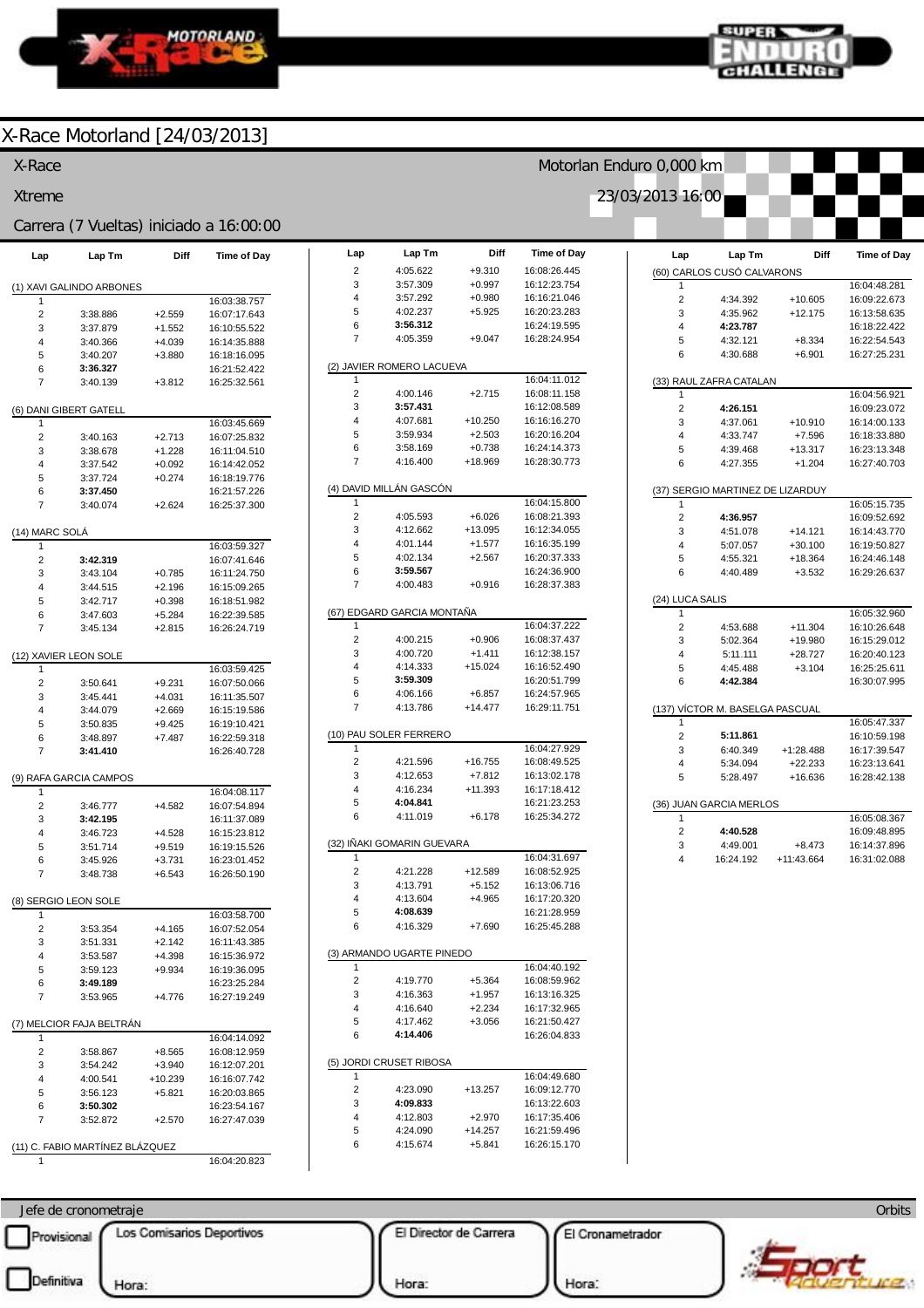



**Clasificado por vueltas**

| X-Race   |     |                                         |                 | Motorlan Enduro 0,000 km |           |                      |          |
|----------|-----|-----------------------------------------|-----------------|--------------------------|-----------|----------------------|----------|
| Infantil |     |                                         |                 | 23/03/2013 15:00         |           |                      |          |
|          |     | Carrera (3 Vueltas) iniciado a 14:54:18 |                 |                          |           |                      |          |
| Pos.     |     | N° Nombre                               | Clase           | <b>Vueltas</b>           | Total T°  | Dif. resp. $1^\circ$ | Mejor Tm |
|          | 124 | ALEJANDRO MILLAN GASCON                 | <b>INFANTIL</b> | 3                        | 13:21.367 |                      | 4:22.110 |
| C.       | 193 | GONZALO NÚÑEZ-MATURANA                  | <b>INFANTIL</b> | 3                        | 14:52.513 | 1:31.146             | 4:57.479 |
| 3        | 194 | ALEX POZO CASTAN                        | <b>INFANTIL</b> | 3                        | 17:02.575 | 3:41.208             | 5:25.404 |
| 4        | 190 | <b>MARTIN RIBES LARA</b>                | <b>INFANTIL</b> | 3                        | 17:14.871 | 3:53.504             | 5:35.715 |
| 5        | 192 | NACHO BALLESTER FERRER                  | <b>INFANTIL</b> | 3                        | 18:51.222 | 5:29.855             | 6:07.772 |
| 6        | 191 | HUGO IBAÑEZ LARA                        | <b>INFANTIL</b> | $\overline{2}$           | 13:26.543 | 1 Vuelta             | 5:58.576 |

| Márgen de victoria   | Velocidad media           | Mejor t° de vuelta     | Mejor Vel.       | Mejor vuelta para           |
|----------------------|---------------------------|------------------------|------------------|-----------------------------|
| 1:31.146             |                           | 4:22.110               |                  | 124 - ALEJANDRO MILLAN GASC |
| Jefe de cronometraje |                           |                        |                  | Orbits                      |
| Provisional          | Los Comisarios Deportivos | El Director de Carrera | El Cronametrador |                             |
| Definitiva<br>Hora:  |                           | Hora:                  | Hora:            |                             |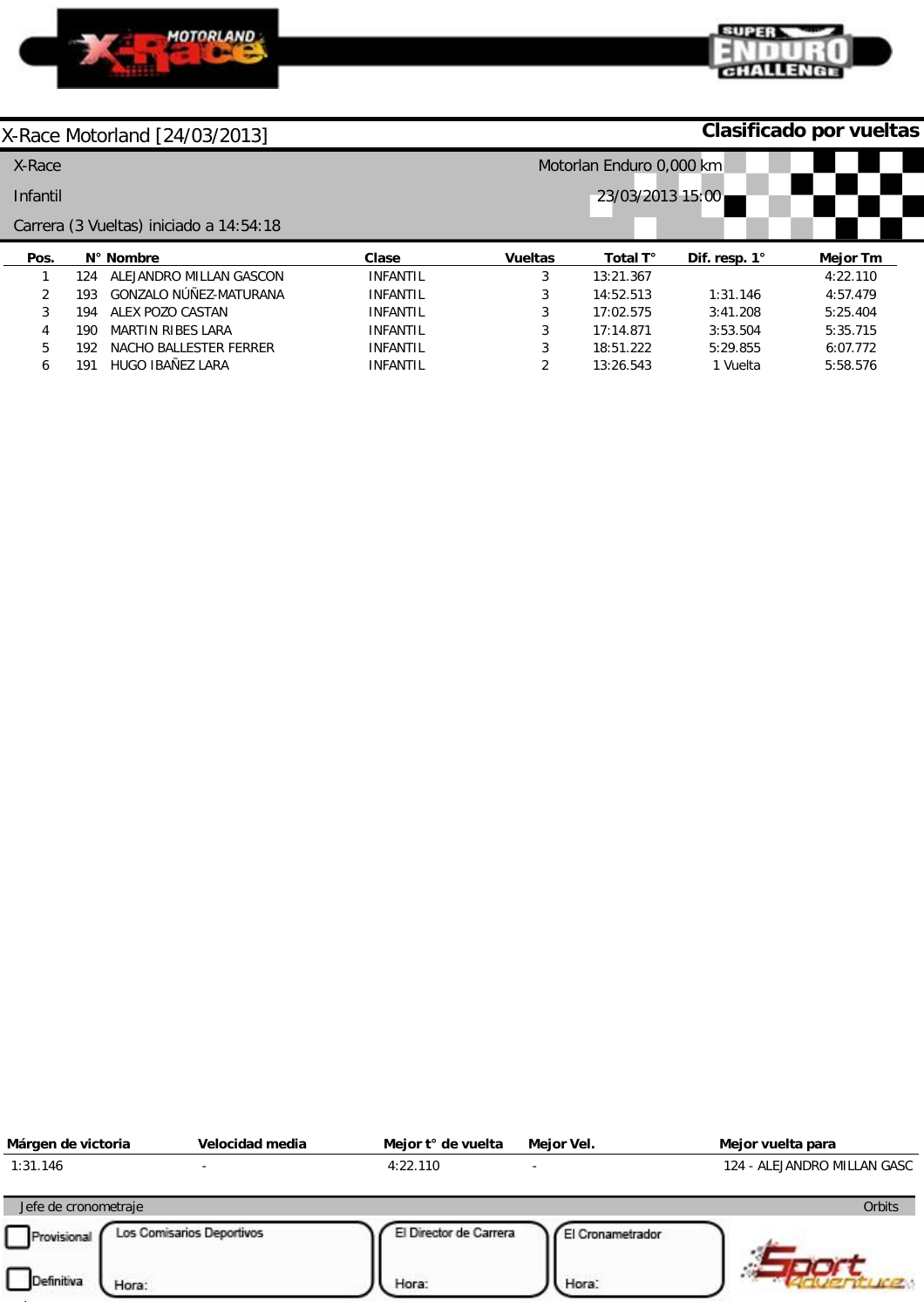

#### **Clasificado por vueltas**

supra

CHALLENGE

| $\frac{1}{2}$ $\frac{1}{2}$ $\frac{1}{2}$ $\frac{1}{2}$ $\frac{1}{2}$ $\frac{1}{2}$ $\frac{1}{2}$ $\frac{1}{2}$ $\frac{1}{2}$ $\frac{1}{2}$<br>X-Race |          |                                                 |              | Motorlan Enduro 0,000 km |                            |                           |                  |  |  |
|-------------------------------------------------------------------------------------------------------------------------------------------------------|----------|-------------------------------------------------|--------------|--------------------------|----------------------------|---------------------------|------------------|--|--|
|                                                                                                                                                       |          | X-Race Absoluta                                 |              |                          |                            | 24/03/2013 09:30          |                  |  |  |
|                                                                                                                                                       |          | Carrera iniciado a 9:30:51                      |              |                          |                            |                           |                  |  |  |
| Pos.                                                                                                                                                  |          | N° Nombre                                       | VIts.        | Dif. 1°                  | Total T°                   | En VIt. Clase<br>Mejor Tm |                  |  |  |
|                                                                                                                                                       |          |                                                 |              |                          |                            |                           |                  |  |  |
| AMIGOS                                                                                                                                                |          |                                                 |              |                          |                            |                           |                  |  |  |
| $\mathbf{1}$                                                                                                                                          | 85       | JORDI BORDOY GARRIGÓS                           | $\mathbf{1}$ |                          | 2:43:26.309                | $\overline{0}$            | AMIGOS           |  |  |
| $\sqrt{2}$                                                                                                                                            | 86       | CHUS HERRERO CATALAN                            | 1            | 21.249                   | 2:43:47.558                | 0                         | AMIGOS<br>AMIGOS |  |  |
| 3<br>4                                                                                                                                                | 116      | ARNAU C CABONELL SABORIT<br>MARC TRAVER ORRIOLS | 1<br>1       | 2:24.622<br>3:30.263     | 2:45:50.931<br>2:46:56.572 | 0<br>0                    | <b>AMIGOS</b>    |  |  |
| 5                                                                                                                                                     | 88       | <b>JORDI TRAVER ORRIOLS</b>                     | 1            | 4:03.275                 | 2:47:29.584                | 0                         | AMIGOS           |  |  |
| 6                                                                                                                                                     | 84<br>91 | JORDI TUGUES MARSOL                             | 1            | 4:07.732                 | 2:47:34.041                | 0                         | AMIGOS           |  |  |
| 7                                                                                                                                                     | 145      | JESUS BARBERAN PINA                             | 1            | 4:08.340                 | 2:47:34.649                | 0                         | AMIGOS           |  |  |
| 8                                                                                                                                                     | 122      | POL PAGES DEVESA                                | 1            | 4:30.033                 | 2:47:56.342                | 0                         | AMIGOS           |  |  |
| 9                                                                                                                                                     | 144      | IVÁN SEGURA SÁBADO                              | 1            | 4:38.204                 | 2:48:04.513                | 0                         | AMIGOS           |  |  |
| 10                                                                                                                                                    | 103      | LLUÍS ESTUPIÑÁ GUIXÁ                            | 1            | 4:39.919                 | 2:48:06.228                | 0                         | AMIGOS           |  |  |
| 11                                                                                                                                                    | 136      | JOAN SARDANYONS COLOMINA                        | 1            | 4:40.989                 | 2:48:07.298                | 0                         | AMIGOS           |  |  |
| 12                                                                                                                                                    | 134      | JAVIER VELILLA PEDRÓS                           | 1            | 4:50.776                 | 2:48:17.085                | 0                         | AMIGOS           |  |  |
| 13                                                                                                                                                    | 83       | MATEU TRAVER MARTINEZ                           | 1            | 4:51.841                 | 2:48:18.150                | 0                         | AMIGOS           |  |  |
| 14                                                                                                                                                    | 126      | IVÁN GONZALEZ ALBIAC                            | 1            | 5:47.731                 | 2:49:14.040                | 0                         | AMIGOS           |  |  |
| 15                                                                                                                                                    | 133      | JOSEP PIÑOL SUÑE                                | 1            | 7:05.740                 | 2:50:32.049                | 0                         | AMIGOS           |  |  |
| 16                                                                                                                                                    | 117      | JORDI COMERMA SERRA                             | 1            | 7:53.561                 | 2:51:19.870                | 0                         | AMIGOS           |  |  |
| 17                                                                                                                                                    | 89       | VICENÇ ESTEVE PEREZ                             | 1            | 8:00.399                 | 2:51:26.708                | 0                         | <b>AMIGOS</b>    |  |  |
| 18                                                                                                                                                    | 143      | MANUEL SOTO DEL ARCO                            | 1            | 8:01.756                 | 2:51:28.065                | 0                         | AMIGOS           |  |  |
| 19                                                                                                                                                    | 128      | MARCO IVAÑEZ SANCHEZ                            | 1            | 8:22.607                 | 2:51:48.916                | 0                         | AMIGOS           |  |  |
| 20                                                                                                                                                    | 99       | DOMITILO ANTÓN                                  | 1            | 8:22.614                 | 2:51:48.923                | 0                         | AMIGOS           |  |  |
| 21                                                                                                                                                    | 137      | VÍCTOR M. BASELGA PASCUAL                       | 1            | 8:33.235                 | 2:51:59.544                | 0                         | AMIGOS           |  |  |
| 22                                                                                                                                                    | 96       | CARLES SOLER ORTEGA                             | 1            | 8:47.972                 | 2:52:14.281                | 0                         | AMIGOS           |  |  |
| 23                                                                                                                                                    | 94       | ALBERT ABAJO PARALS                             | 1            | 8:54.861                 | 2:52:21.170                | 0                         | AMIGOS           |  |  |
| 24                                                                                                                                                    | 111      | SALVADOR NAVARRO GUTIÉRREZ                      | 1            | 9:24.710                 | 2:52:51.019                | 0                         | AMIGOS           |  |  |
| 25                                                                                                                                                    | 102      | DAVID RUSCA SANCHEZ                             | 1            | 9:25.101                 | 2:52:51.410                | 0                         | AMIGOS           |  |  |
| 26                                                                                                                                                    | 148      | RAFAEL MUNTANE GINESTA                          | 1            | 9:32.739                 | 2:52:59.048                | 0                         | <b>AMIGOS</b>    |  |  |
| 27                                                                                                                                                    | 123      | ANIOL MASO MOLAS                                | 1            | 9:35.148                 | 2:53:01.457                | 0                         | AMIGOS           |  |  |
| 28                                                                                                                                                    | 130      | OSCAR ARNAS CASANOVA                            | 1            | 9:44.429                 | 2:53:10.738                | 0                         | AMIGOS           |  |  |
| 29                                                                                                                                                    | 110      | JOAN SANGLAS SERRALLONGA                        | $\mathbf{1}$ | 10:19.142                | 2:53:45.451                | 0                         | AMIGOS           |  |  |
| 30                                                                                                                                                    | 146      | JORDI LARREGOLA SILVESTRE                       | 1            | 10:29.195                | 2:53:55.504                | 0                         | AMIGOS           |  |  |
| 31                                                                                                                                                    |          | 98 JUAN C. GALERA JIMENEZ                       |              | 10:33.258                | 2:53:59.567                |                           | 0 AMIGOS         |  |  |
| 32                                                                                                                                                    | 114      | RAUL PRADO MARTINEZ                             | 1            | 11:06.628                | 2:54:32.937                | 0                         | AMIGOS           |  |  |
| 33                                                                                                                                                    | 132      | ROGER TUDEL CARDIEL                             | 1            | 11:16.043                | 2:54:42.352                |                           | 0 AMIGOS         |  |  |
| 34                                                                                                                                                    | 106      | JORDI GIRALDEZ RODRIGUEZ                        | 1            | 11:47.957                | 2:55:14.266                | 0                         | AMIGOS           |  |  |
| 35                                                                                                                                                    | 125      | ALBERT MONRAS PASETA                            | 1            | 11:51.524                | 2:55:17.833                | 0                         | AMIGOS           |  |  |
| 36                                                                                                                                                    | 151      | PERRY A. HOLT                                   | 1            | 12:24.071                | 2:55:50.380                | 0                         | AMIGOS           |  |  |
| 37                                                                                                                                                    |          | 113 FERRAN MATARO MATAS                         | 1            | 12:30.267                | 2:55:56.576                | 0                         | AMIGOS           |  |  |
| 38                                                                                                                                                    |          | 82 JAVIER CATAFAL RODRIGUEZ                     | 1            | 12:33.772                | 2:56:00.081                |                           | 0 AMIGOS         |  |  |
|                                                                                                                                                       |          |                                                 |              |                          |                            |                           |                  |  |  |

Notificaciones

#32 / 40 / 31 pEN +30" Art 12 RPMLXR #7 Penal +30" Art 15 RP MLXR

| <b>Margin of Victory</b> | Avg. Speed                | Best Lap Tm            | <b>Best Spd</b>  | Best Lap by              |
|--------------------------|---------------------------|------------------------|------------------|--------------------------|
| 8.079                    | -                         | 39:45.555              |                  | I - XAVI GALINDO ARBONES |
| Jefe de cronometraje     |                           |                        |                  | Orbits                   |
| Provisional              | Los Comisarios Deportivos | El Director de Carrera | El Cronametrador |                          |
| Definitiva<br>Hora:      |                           | Hora:                  | Hora:            | Página 1/4               |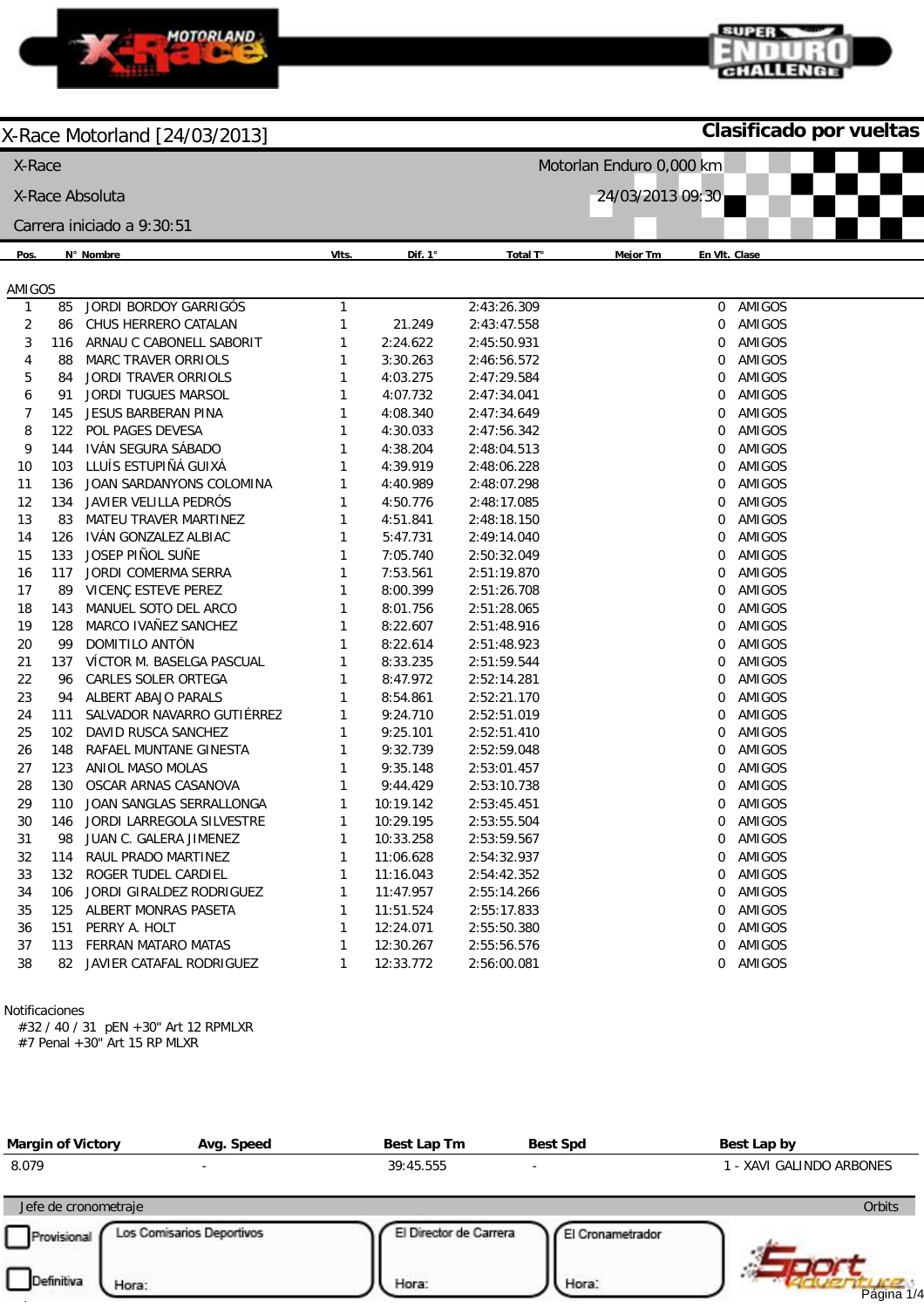

**Clasificado por vueltas**

supra

CHALLENGE

|                                     | Motorlan Enduro 0,000 km<br>X-Race |                                 |              |                |             |                 |               |
|-------------------------------------|------------------------------------|---------------------------------|--------------|----------------|-------------|-----------------|---------------|
| X-Race Absoluta<br>24/03/2013 09:30 |                                    |                                 |              |                |             |                 |               |
|                                     |                                    | Carrera iniciado a 9:30:51      |              |                |             |                 |               |
| Pos.                                |                                    | N° Nombre                       | VIts.        | Dif. $1^\circ$ | Total T°    | <b>Mejor Tm</b> | En VIt. Clase |
| 39                                  | 131                                | JAIME CATALA MONTEGUI           | $\mathbf{1}$ | 12:38.679      | 2:56:04.988 | 0               | AMIGOS        |
| 40                                  | 104                                | JUAN FCO. LOPEZ SIMÓN           | $\mathbf{1}$ | 12:40.291      | 2:56:06.600 | 0               | AMIGOS        |
| 41                                  | 149                                | <b>FRANCESC MATAMOROS FOSCH</b> | 1            | 12:42.035      | 2:56:08.344 | 0               | AMIGOS        |
| 42                                  | 81                                 | <b>ERIC PONCE PAMIES</b>        | 1            | 13:21.008      | 2:56:47.317 | 0               | <b>AMIGOS</b> |
| 43                                  | 124                                | ALEJANDRO MILLÁN GASCÓN         | 1            | 13:30.936      | 2:56:57.245 | 0               | <b>AMIGOS</b> |
| 44                                  | 115                                | JOSEP BERGALLÓ ROIG             | 1            | 14:15.831      | 2:57:42.140 | 0               | AMIGOS        |
| 45                                  | 141                                | <b>JAN KRATOCHWIL</b>           | $\mathbf{1}$ | 15:08.577      | 2:58:34.886 | 0               | AMIGOS        |
| 46                                  | 120                                | ALBERT VALLES OLIVA             | $\mathbf{1}$ | 15:10.711      | 2:58:37.020 | 0               | AMIGOS        |
| 47                                  | 112                                | ENRIQUE CORNEJO SERRANO         | $\mathbf{1}$ | 16:05.444      | 2:59:31.753 | 0               | AMIGOS        |
| 48                                  | 93                                 | JUAN C. FRANCO ENCINAS          | $\mathbf{1}$ | 16:10.014      | 2:59:36.323 | 0               | AMIGOS        |
| 49                                  | 119                                | DAVID RODRIGUEZ SALVADOR        | $\mathbf{1}$ | 16:34.232      | 3:00:00.541 | 0               | AMIGOS        |
| 50                                  | 97                                 | <b>GUILLEM MASMITJÀ GIRALT</b>  | $\mathbf{1}$ | 16:39.746      | 3:00:06.055 | 0               | AMIGOS        |
| 51                                  | 107                                | DIDAC PUIGMITJA ALEGRE          | $\mathbf{1}$ | 17:00.818      | 3:00:27.127 | 0               | AMIGOS        |
| 52                                  | 109                                | MATEO SANCHEZ GARCIA            | $\mathbf{1}$ | 18:30.927      | 3:01:57.236 | 0               | AMIGOS        |
| 53                                  | 150                                | CARLOS BAENA HINOJOSA           | $\mathbf{1}$ | 18:35.351      | 3:02:01.660 | 0               | AMIGOS        |
| 54                                  | 105                                | DIEGO GUEDES FRANCO             | $\mathbf{1}$ | 18:37.508      | 3:02:03.817 | 0               | AMIGOS        |
| 55                                  | 100                                | ENRIQUE ABAD MAYOR              | $\mathbf{1}$ | 18:54.543      | 3:02:20.852 | 0               | AMIGOS        |
| 56                                  | 108                                | JOAN LLOPIS RIENDA              | $\mathbf{1}$ | 20:57.273      | 3:04:23.582 | 0               | AMIGOS        |
| 57                                  | 90                                 | SERGI BARGALLO ABAD             | $\mathbf{1}$ | 21:59.481      | 3:05:25.790 | 0               | AMIGOS        |
| 58                                  | 147                                | RAUL CODONAL                    | $\mathbf{1}$ | 22:03.112      | 3:05:29.421 | 0               | AMIGOS        |
| 59                                  | 142                                | THOMAS SENGE                    | $\mathbf{1}$ | 22:31.872      | 3:05:58.181 | 0               | AMIGOS        |
| 60                                  | 95                                 | SERGI GARCIA ALCOLEA            | $\mathbf{1}$ | 23:56.079      | 3:07:22.388 | 0               | AMIGOS        |
| 61                                  | 139                                | ANDRE WALDMAM                   | $\mathbf{1}$ | 24:12.999      | 3:07:39.308 | 0               | AMIGOS        |
| 62                                  | 87                                 | ALBERT SALVA BERTRAN            |              |                |             | 0               | AMIGOS        |
| 63                                  | 92                                 | ANTONIO ALARCÓN RUÍZ            |              |                |             | 0               | AMIGOS        |
| 64                                  | 101                                | J. ANGEL RUSCA SANCHEZ          |              |                |             | 0               | AMIGOS        |
| 65                                  | 121                                | <b>GERARDO BOIX BRANCHAT</b>    |              |                |             | 0               | AMIGOS        |
| 66                                  | 135                                | JOSEP MULINARI SANGERNAN        |              |                |             | 0               | AMIGOS        |
| 67                                  | 138                                | TINO KOLLASCHECK                |              |                |             | 0               | AMIGOS        |
| 68                                  | 140                                | LUTZ KLINGEBERG                 |              |                |             | 0               | AMIGOS        |
|                                     | No clasificado                     |                                 |              |                |             |                 |               |
|                                     |                                    | NT 129 JORGE PEÑA VEGA          | 1            | ΝT             | 3:00:23.298 |                 | 0 AMIGOS      |
| ΝT                                  |                                    | 80 JORDI FONT RODES             |              | ΝT             |             |                 | 0 AMIGOS      |
| CLASICAS                            |                                    |                                 |              |                |             |                 |               |
| 1                                   |                                    | 163 TONI CAMÍ PONS              | 1            |                | 3:00:43.108 |                 | 0 CLASICAS    |
| 2                                   |                                    | 161 JUAN MONTOYA CANO           | 1            | 1:41.617       | 3:02:24.725 |                 | 0 CLASICAS    |
| 3                                   |                                    | 160 CARLES SALINAS LLONCH       | 1            | 1:44.000       | 3:02:27.108 |                 | 0 CLASICAS    |
| 4                                   |                                    | 162 OSCAR IBAÑEZ ALONSO         |              |                |             |                 | 0 CLASICAS    |

Notificaciones

#32 / 40 / 31 pEN +30" Art 12 RPMLXR

#7 Penal +30" Art 15 RP MLXR

| <b>Margin of Victory</b> | Avg. Speed                | Best Lap Tm            | <b>Best Spd</b>  | Best Lap by            |
|--------------------------|---------------------------|------------------------|------------------|------------------------|
| 8.079                    | $\overline{\phantom{a}}$  | 39:45.555              |                  | - XAVI GALINDO ARBONES |
| Jefe de cronometraje     |                           |                        |                  | Orbits                 |
| Provisional              | Los Comisarios Deportivos | El Director de Carrera | El Cronametrador |                        |
| Definitiva<br>Hora:      |                           | Hora:                  | Hora:            | Página 2/4             |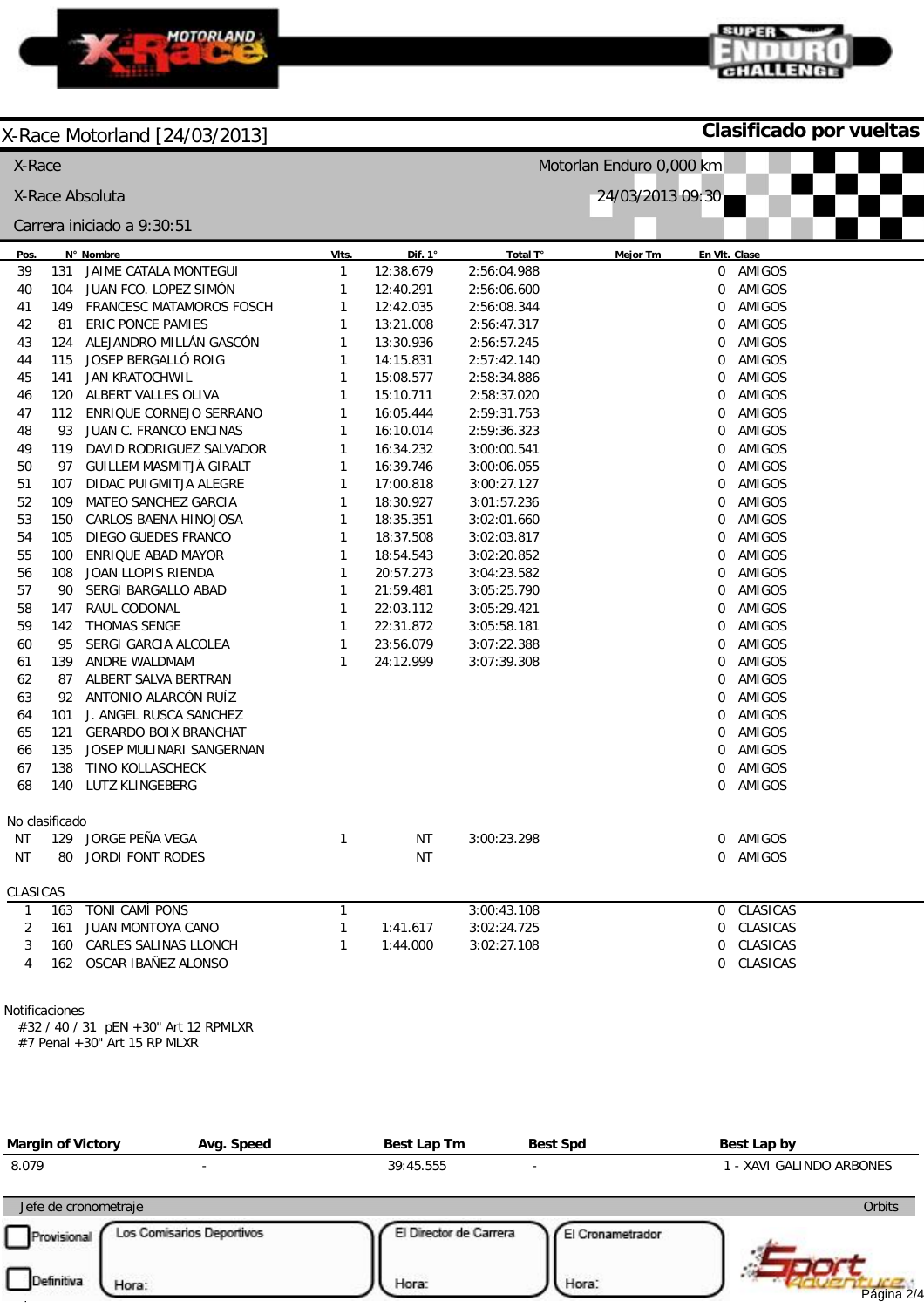

**Clasificado por vueltas**

CHALLEN

supra

| X-Race            |    |                                      |                  |           |             | Motorlan Enduro 0,000 km |                                |  |
|-------------------|----|--------------------------------------|------------------|-----------|-------------|--------------------------|--------------------------------|--|
|                   |    | X-Race Absoluta                      | 24/03/2013 09:30 |           |             |                          |                                |  |
|                   |    | Carrera iniciado a 9:30:51           |                  |           |             |                          |                                |  |
| Pos.              |    | N° Nombre                            | VIts.            | Dif. 1°   | Total T°    | <b>Mejor Tm</b>          | En VIt. Clase                  |  |
|                   |    |                                      |                  |           |             |                          |                                |  |
| <b>ELITE</b><br>1 | 1  | XAVI GALINDO ARBONES                 | 3                |           | 1:59:45.370 | 39:45.555                | <b>ELITE</b><br>$\overline{2}$ |  |
| 2                 | 6  | DANI GIBERT GATELL                   | 3                | 8.079     | 1:59:53.449 |                          | <b>ELITE</b><br>0              |  |
| 3                 | 14 | MARC SOLÁ                            | 3                | 1:30.539  | 2:01:15.909 |                          | <b>ELITE</b><br>0              |  |
| 4                 | 9  | RAFA GARCIA CAMPOS                   | 3                | 2:44.661  | 2:02:30.031 |                          | ELITE<br>0                     |  |
| 5                 | 12 | XAVIER LEON SOLE                     | 3                | 3:13.520  | 2:02:58.890 |                          | <b>ELITE</b><br>0              |  |
| 6                 | 7  | MELCIOR FAJA BELTRÁN                 | 3                | 3:40.066  | 2:03:25.436 |                          | <b>ELITE</b><br>0              |  |
| $\overline{7}$    | 11 | C. FABIO MARTÍNEZ BLÁZQUEZ           | 3                | 4:34.625  | 2:04:19.995 |                          | ELITE<br>0                     |  |
| 8                 | 8  | SERGIO LEON SOLE                     | 3                | 7:12.319  | 2:06:57.689 |                          | <b>ELITE</b><br>0              |  |
| 9                 | 2  | JAVIER ROMERO LACUEVA                | 3                | 8:21.858  | 2:08:07.228 | 42:47.878                | <b>ELITE</b><br>2              |  |
| 10                | 4  | DAVID MILLÁN GASCÓN                  | 3                | 12:06.604 | 2:11:51.974 | 43:45.538                | <b>ELITE</b><br>3              |  |
| 11                | 5  | JORDI CRUSET RIBOSA                  | 3                | 13:50.587 | 2:13:35.957 |                          | <b>ELITE</b><br>0              |  |
| 12                | 3  | ARMANDO UGARTE PINEDO                | 3                | 16:15.938 | 2:16:01.308 |                          | $\mathbf 0$<br>ELITE           |  |
| No clasificado    |    |                                      |                  |           |             |                          |                                |  |
| ΝT                |    | 10 PAU SOLER FERRERO                 |                  | <b>NT</b> |             |                          | 0 ELITE                        |  |
| <b>JUNIOR</b>     |    |                                      |                  |           |             |                          |                                |  |
| 1                 | 62 | <b>GUILLEM FRANQUESA SOLER</b>       | 3                |           | 2:12:21.891 | 43:34.324                | 3 JUNIOR                       |  |
| $\overline{c}$    | 60 | CARLOS CUSÓ CALVARONS                | 3                | 11:38.462 | 2:24:00.353 |                          | <b>JUNIOR</b><br>0             |  |
| 3                 | 63 | <b>IGNASI BORDOY COMA-CROS</b>       | 3                | 12:46.599 | 2:25:08.490 |                          | <b>JUNIOR</b><br>0             |  |
| 4                 | 68 | JORDI SALVADÓ TARRAGÓ                | 3                | 14:03.688 | 2:26:25.579 |                          | <b>JUNIOR</b><br>0             |  |
| 5                 | 65 | ARNAU QUEROL CECILIA                 | 3                | 26:38.257 | 2:39:00.148 | 51:31.328                | <b>JUNIOR</b><br>3             |  |
| 6                 | 61 | PABLO SANTAMARIA ABAD                | 3                | 27:24.643 | 2:39:46.534 | 52:18.237                | <b>JUNIOR</b><br>3             |  |
| $\overline{7}$    | 69 | ALBERT SALVA BERTRAN                 | 3                | 53:37.811 | 3:05:59.702 |                          | <b>JUNIOR</b><br>0             |  |
| No clasificado    |    |                                      |                  |           |             |                          |                                |  |
| ΝT                |    | 67 EDGARD GARCIA MONTAÑA             |                  | <b>NT</b> |             |                          | 0 JUNIOR                       |  |
| <b>SENIOR</b>     |    |                                      |                  |           |             |                          |                                |  |
| $\mathbf{1}$      | 40 | DANI LLOBET ROSICH                   | 3                |           | 2:07:58.910 |                          | 0 SENIOR                       |  |
| 2                 |    | 32 IÑAKI GOMARIN GUEVARA             | 3                | 7:07.037  | 2:15:05.947 |                          | 0 SENIOR                       |  |
| 3                 | 45 | JAVIER SANZ AYUSO                    | 3                | 7:49.938  | 2:15:48.848 |                          | 0 SENIOR                       |  |
| 4                 | 33 | RAUL ZAFRA CATALAN                   | 3                | 13:23.964 | 2:21:22.874 | 46:18.908                | SENIOR<br>3                    |  |
| 5                 | 35 | JORDI ARFELIS ARNO                   | 3                | 13:34.519 | 2:21:33.429 |                          | SENIOR<br>0                    |  |
| 6                 | 42 | <b>MATT WEST</b>                     | 3                | 17:30.403 | 2:25:29.313 |                          | 0 SENIOR                       |  |
| 7                 | 39 | RAFAEL ABIAN PLATERO                 | 3                | 18:14.651 | 2:26:13.561 |                          | SENIOR<br>0                    |  |
| 8                 |    | 36 JUAN GARCIA MERLOS                | 3                | 19:06.809 | 2:27:05.719 |                          | SENIOR<br>0                    |  |
| 9                 |    | 22 FCO JAVIER SOLER FERRER           | 3                | 20:54.775 | 2:28:53.685 | 49:27.327                | 3 SENIOR                       |  |
| Notificaciones    |    | #32 / 40 / 31 pEN +30" Art 12 RPMLXR |                  |           |             |                          |                                |  |

#7 Penal +30" Art 15 RP MLXR

| <b>Margin of Victory</b> | Avg. Speed                | Best Lap Tm            | <b>Best Spd</b>  | Best Lap by              |
|--------------------------|---------------------------|------------------------|------------------|--------------------------|
| 8.079                    | -                         | 39:45.555              |                  | 1 - XAVI GALINDO ARBONES |
| Jefe de cronometraje     |                           |                        |                  | <b>Orbits</b>            |
| Provisional              | Los Comisarios Deportivos | El Director de Carrera | El Cronametrador |                          |
| Definitiva<br>Hora:      |                           | Hora:                  | Hora:            | Página 3/4               |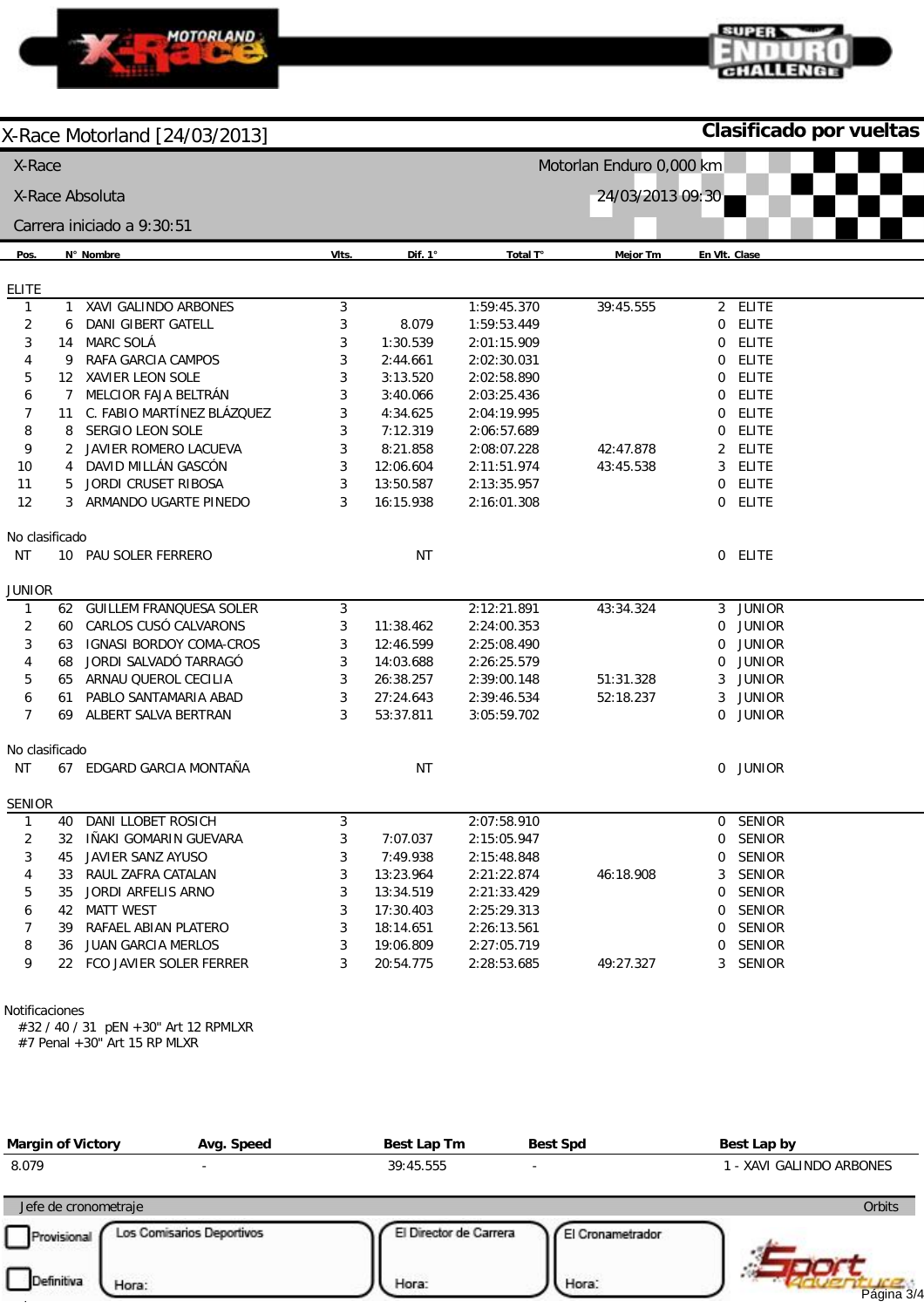

**Clasificado por vueltas**

CHALLENGI

0 SENIOR

| X-Race         |    |                              |       | Motorlan Enduro 0,000 km |             |                  |               |               |
|----------------|----|------------------------------|-------|--------------------------|-------------|------------------|---------------|---------------|
|                |    | X-Race Absoluta              |       |                          |             | 24/03/2013 09:30 |               |               |
|                |    | Carrera iniciado a 9:30:51   |       |                          |             |                  |               |               |
| Pos.           |    | N° Nombre                    | VIts. | Dif. 1°                  | Total T°    | <b>Mejor Tm</b>  | En VIt. Clase |               |
| 10             | 43 | ESTEFAN MARTINEZ JERESKES    | 3     | 21:52.398                | 2:29:51.308 | 48:30.130        | 3             | <b>SENIOR</b> |
| 11             | 37 | SERGIO MARTINEZ DE LIZARDUY  | 3     | 23:38.895                | 2:31:37.805 | 49:34.784        | 3             | <b>SENIOR</b> |
| 12             | 24 | LUCA SALIS                   | 3     | 24:36.949                | 2:32:35.859 | 49:11.804        | 3             | <b>SENIOR</b> |
| 13             | 29 | JORGE HERNANDO INES          | 3     | 25:26.653                | 2:33:25.563 |                  | 0             | <b>SENIOR</b> |
| 14             | 25 | JOAN LLORENS MATEU           | 3     | 26:53.280                | 2:34:52.190 |                  | 0             | <b>SENIOR</b> |
| 15             | 31 | JAVIER RIBES AZPILLAGA       | 3     | 28:58.582                | 2:36:57.492 |                  |               | <b>SENIOR</b> |
| 16             | 34 | RODRIGO HERNANDO INES        | 3     | 31:26.775                | 2:39:25.685 |                  | 0             | <b>SENIOR</b> |
| 17             | 23 | SANTIAGO GIMENO LONGARES     | 3     | 33:47.545                | 2:41:46.455 | 53:25.787        | 3             | <b>SENIOR</b> |
| 18             | 38 | <b>IVAN CUESTA FERNANDEZ</b> | 3     | 36:38.969                | 2:44:37.879 |                  | 0             | <b>SENIOR</b> |
| 19             | 30 | ADOLFO FRIAS PUENTE          | 3     | 37:50.850                | 2:45:49.760 |                  |               | <b>SENIOR</b> |
| 20             | 21 | ELISEO VITALLER MAINAR       | 3     | 41:07.729                | 2:49:06.639 |                  | 0             | <b>SENIOR</b> |
| 21             | 41 | RAFAEL NÚÑEZ-MATURANA GUTII  | 3     | 41:42.746                | 2:49:41.656 |                  | 0             | <b>SENIOR</b> |
| 22             | 27 | J. ANGEL SAZ SAZ             | 3     | 45:43.397                | 2:53:42.307 | 55:47.360        | 3             | <b>SENIOR</b> |
| 23             | 44 | J. IGNACIO LARRAURI ORTIZ DE | 3     | 51:26.611                | 2:59:25.521 |                  |               | <b>SENIOR</b> |
| 24             | 28 | LUIS HERNANDO INES           | 3     | 53:29.067                | 3:01:27.977 |                  | 0             | <b>SENIOR</b> |
| No clasificado |    |                              |       |                          |             |                  |               |               |

NT

1:47:09.596

2

No clasificado

NT 26 XAVI VILARRUBIAS SALA

Notificaciones

#32 / 40 / 31 pEN +30" Art 12 RPMLXR

#7 Penal +30" Art 15 RP MLXR

| <b>Margin of Victory</b> | Avg. Speed                | Best Lap Tm            | <b>Best Spd</b>          | Best Lap by              |
|--------------------------|---------------------------|------------------------|--------------------------|--------------------------|
| 8.079                    | $\overline{\phantom{0}}$  | 39:45.555              | $\overline{\phantom{a}}$ | I - XAVI GALINDO ARBONES |
| Jefe de cronometraje     |                           |                        |                          | Orbits                   |
| Provisional              | Los Comisarios Deportivos | El Director de Carrera | El Cronametrador         |                          |
| Definitiva               | Hora:                     | Hora:                  | Hora:                    | Página 4/4               |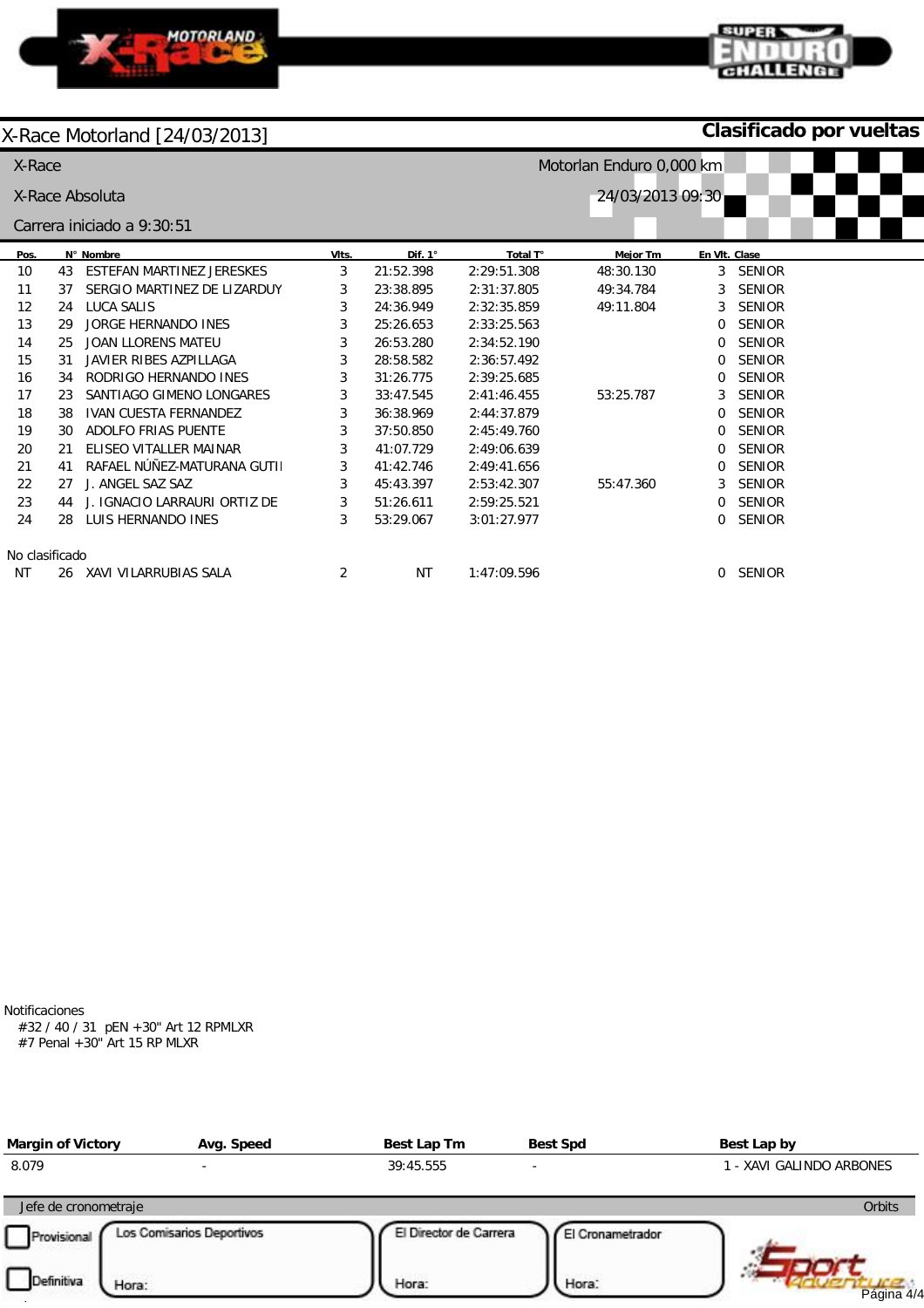



Motorlan Enduro 0,000 km

24/03/2013 09:30

### X-Race Motorland [24/03/2013]

#### X-Race

X-Race Absoluta

#### Carrera iniciado a 9:30:51

| Lap                      | Lap Tm                          | Diff           | <b>Time of Day</b>           |  |  |  |  |  |
|--------------------------|---------------------------------|----------------|------------------------------|--|--|--|--|--|
| (1) XAVI GALINDO ARBONES |                                 |                |                              |  |  |  |  |  |
| 1                        |                                 |                | 10:10:02.612                 |  |  |  |  |  |
| 2                        | 39:45.555                       |                | 10:49:48.167                 |  |  |  |  |  |
| 3                        | 40:48.582                       | $+1:03.027$    | 11:30:36.749                 |  |  |  |  |  |
| (6) DANI GIBERT GATELL   |                                 |                |                              |  |  |  |  |  |
| 1                        |                                 |                | 10:10:20.075                 |  |  |  |  |  |
| p <sub>2</sub>           | 39:55.422                       | $-3:20:59.353$ | 10:50:15.497                 |  |  |  |  |  |
| 3                        | 40:29.331                       | $-3:20:25.444$ | 11:30:44.828                 |  |  |  |  |  |
| (14) MARC SOLÀ           |                                 |                |                              |  |  |  |  |  |
| 1                        | 40:07.848                       | $-3:20:46.927$ | 10:10:44.245<br>10:50:52.093 |  |  |  |  |  |
| p <sub>2</sub><br>3      | 41:15.195                       | $-3:19:39.580$ | 11:32:07.288                 |  |  |  |  |  |
|                          |                                 |                |                              |  |  |  |  |  |
| 1                        | RAFA GARCIA CAMPOS              |                | 10:10:53.425                 |  |  |  |  |  |
|                          | 40:45.163                       | $-3:20:09.612$ | 10:51:38.588                 |  |  |  |  |  |
| p <sub>2</sub><br>3      | 41:42.822                       | $-3:19:11.953$ | 11:33:21.410                 |  |  |  |  |  |
|                          |                                 |                |                              |  |  |  |  |  |
|                          | (12) XAVIER LEON SOLE           |                |                              |  |  |  |  |  |
| 1                        |                                 |                | 10:11:43.663                 |  |  |  |  |  |
| p <sub>2</sub>           | 41:17.963                       | $-3:19:36.812$ | 10:53:01.626                 |  |  |  |  |  |
| 3                        | 40:48.643                       | $-3:20:06.132$ | 11:33:50.269                 |  |  |  |  |  |
|                          | (7) MELCIOR FAJA BELTRÁN        |                |                              |  |  |  |  |  |
| 1                        |                                 |                | 10:12:15.897                 |  |  |  |  |  |
| p <sub>2</sub>           | 41:00.687                       | $-3:19:54.088$ | 10:53:16.584                 |  |  |  |  |  |
| 3                        | 40:30.231                       | $-3:20:24.544$ | 11:33:46.815                 |  |  |  |  |  |
|                          | (11) C. FABIO MARTÍNEZ BLÁZQUEZ |                |                              |  |  |  |  |  |
| 1                        |                                 |                | 10:13:00.328                 |  |  |  |  |  |
| p <sub>2</sub>           | 40:43.462                       | $-3:20:11.313$ | 10:53:43.790                 |  |  |  |  |  |
| 3                        | 41:27.584                       | $-3:19:27.191$ | 11:35:11.374                 |  |  |  |  |  |
|                          | (8) SERGIO LEON SOLE            |                |                              |  |  |  |  |  |
| 1                        |                                 |                | 10:13:06.101                 |  |  |  |  |  |
| p <sub>2</sub>           | 41:54.934                       | $-3:18:59.841$ | 10:55:01.035                 |  |  |  |  |  |
| 3                        | 42:48.033                       | $-3:18:06.742$ | 11:37:49.068                 |  |  |  |  |  |
|                          | (40) DANI LLOBET ROSICH         |                |                              |  |  |  |  |  |
| 1                        |                                 |                | 10:13:23.539                 |  |  |  |  |  |
| p <sub>2</sub>           | 41:57.746                       | $-3:18:57.029$ | 10:55:21.285                 |  |  |  |  |  |
| 3                        | 42:59.004                       | $-3:17:55.771$ | 11:38:20.289                 |  |  |  |  |  |
|                          | (2) JAVIER ROMERO LACUEVA       |                |                              |  |  |  |  |  |
| 1                        |                                 |                | 10:13:13.854                 |  |  |  |  |  |
| 2                        | 42:47.878                       |                | 10:56:01.732                 |  |  |  |  |  |
| 3                        | 42:56.875                       | $+8.997$       | 11:38:58.607                 |  |  |  |  |  |
|                          | DAVID MILLÁN GASCÓN             |                |                              |  |  |  |  |  |
| p1<br>$\overline{c}$     | 44:21.178                       | $+35.640$      | 10:14:36.637<br>10:58:57.815 |  |  |  |  |  |
| 3                        | 43:45.538                       |                | 11:42:43.353                 |  |  |  |  |  |
|                          |                                 |                |                              |  |  |  |  |  |
| (62)                     | <b>GUILLEM FRANQUESA SOLER</b>  |                |                              |  |  |  |  |  |
| p1                       |                                 |                | 10:15:28.545                 |  |  |  |  |  |
| 2                        | 44:10.401                       | $+36.077$      | 10:59:38.946                 |  |  |  |  |  |
| 3                        | 43:34.324                       |                | 11:43:13.270                 |  |  |  |  |  |
|                          | (5) JORDI CRUSET RIBOSA         |                |                              |  |  |  |  |  |
| 1                        |                                 |                | 10:15:21.487                 |  |  |  |  |  |
| p <sub>2</sub>           | 44:37.076                       | $-3:16:17.699$ | 10:59:58.563                 |  |  |  |  |  |
| 3                        | 44:28.773                       | $-3:16:26.002$ | 11:44:27.336                 |  |  |  |  |  |

| Lap                 | Lap Tm                         | Diff                             | <b>Time of Day</b>           |
|---------------------|--------------------------------|----------------------------------|------------------------------|
|                     | (32) IÑAKI GOMARIN GUEVARA     |                                  |                              |
| p1                  |                                |                                  | 10:15:42.925<br>11:00:19.935 |
| p <sub>2</sub><br>3 | 44:37.010<br>45:07.391         | $-3:16:17.765$<br>$-3:15:47.384$ | 11:45:27.326                 |
|                     |                                |                                  |                              |
|                     | (45) JAVIER SANZ AYUSO         |                                  |                              |
| 1                   |                                |                                  | 10:16:26.741                 |
| p2<br>3             | 45:17.661<br>44:55.825         | $-3:15:37.114$<br>$-3:15:58.950$ | 11:01:44.402<br>11:46:40.227 |
|                     |                                |                                  |                              |
|                     | (3) ARMANDO UGARTE PINEDO      |                                  |                              |
| 1                   |                                |                                  | 10:15:56.095                 |
| p <sub>2</sub><br>3 | 45:26.926<br>45:29.666         | $-3:15:27.849$<br>$-3:15:25.109$ | 11:01:23.021<br>11:46:52.687 |
|                     |                                |                                  |                              |
|                     | (33) RAUL ZAFRA CATALAN        |                                  |                              |
| p1                  |                                |                                  | 10:18:52.299                 |
| 2<br>3              | 47:03.046<br>46:18.908         | $+44.138$                        | 11:05:55.345<br>11:52:14.253 |
|                     |                                |                                  |                              |
|                     | (35) JORDI ARFELIS ARNO        |                                  |                              |
| 1                   |                                |                                  | 10:18:22.638                 |
| p2<br>3             | 47:28.781<br>46:33.389         | $-3:13:25.994$<br>$-3:14:21.386$ | 11:05:51.419<br>11:52:24.808 |
|                     |                                |                                  |                              |
|                     | (60) CARLOS CUSÓ CALVARONS     |                                  |                              |
| 1                   |                                |                                  | 10:18:59.114                 |
| p <sub>2</sub><br>3 | 48:08.310<br>47:44.308         | $-3:12:46.465$<br>$-3:13:10.467$ | 11:07:07.424<br>11:54:51.732 |
|                     |                                |                                  |                              |
|                     | (63) IGNASI BORDOY COMA-CROS   |                                  |                              |
| 1                   |                                |                                  | 10:18:44.364                 |
| p2                  | 48:32.164<br>48:43.341         | $-3:12:22.611$                   | 11:07:16.528                 |
| 3                   |                                | $-3:12:11.434$                   | 11:55:59.869                 |
| (42) MATT WEST      |                                |                                  |                              |
| 1                   |                                |                                  | 10:20:55.180                 |
| p2<br>3             | 47:51.789<br>47:33.723         | $-3:13:02.986$<br>$-3:13:21.052$ | 11:08:46.969<br>11:56:20.692 |
|                     |                                |                                  |                              |
|                     | (39) RAFAEL ABIAN PLATERO      |                                  |                              |
| 1                   |                                |                                  | 10:19:21.872                 |
| p <sub>2</sub><br>3 | 48:44.066                      | $-3:12:10.709$<br>$-3:11:55.773$ | 11:08:05.938                 |
|                     | 48:59.002                      |                                  | 11:57:04.940                 |
|                     | RDI SALVADO TARRAGO            |                                  |                              |
| p1                  |                                |                                  | 10:19:40.625                 |
| p∠                  | 49.27.958                      | $-3:11:26.817$                   | 11:09:08.583                 |
| 3                   |                                | 48:08.375 -3:12:46.400           | 11:57:16.958                 |
|                     | (36) JUAN GARCIA MERLOS        |                                  |                              |
| 1                   |                                |                                  | 10:21:14.764                 |
| p2                  |                                | 47:27.125 -3:13:27.650           | 11:08:41.889                 |
| 3                   | 49:15.209                      | -3:11:39.566                     | 11:57:57.098                 |
|                     | (22) FCO JAVIER SOLER FERRER   |                                  |                              |
| 1                   |                                |                                  | 10:20:36.453                 |
| 2                   | 49:41.284                      | +13.957                          | 11:10:17.737                 |
| 3                   | 49:27.327                      |                                  | 11:59:45.064                 |
|                     | (43) ESTEFAN MARTINEZ JERESKES |                                  |                              |
| p1                  |                                |                                  | 10:20:01.675                 |
| 2                   | 52:10.882                      | $+3:40.752$                      | 11:12:12.557                 |
| 3                   | 48:30.130                      |                                  | 12:00:42.687                 |
|                     |                                | (37) SERGIO MARTINEZ DE LIZARDUY |                              |

| Lap             | Lap Tm                        | Diff                            | <b>Time of Day</b> |
|-----------------|-------------------------------|---------------------------------|--------------------|
| p1              |                               |                                 | 10:22:37.702       |
| 2               | 50:16.698                     | +41.914                         | 11:12:54.400       |
| 3               | 49:34.784                     |                                 | 12:02:29.184       |
| (24) LUCA SALIS |                               |                                 |                    |
| p1              |                               |                                 | 10:22:56.376       |
| 2               | 51:19.058                     | $+2:07.254$                     | 11:14:15.434       |
| 3               | 49:11.804                     |                                 | 12:03:27.238       |
|                 | (29) JORGE HERNANDO INES      |                                 |                    |
| 1               |                               |                                 | 10:23:08.326       |
| p <sub>2</sub>  | 50:38.262                     | -3:10:16.513                    | 11:13:46.588       |
| 3               |                               | 50:30.354 -3:10:24.421          | 12:04:16.942       |
|                 | (25) JOAN LLORENS MATEU       |                                 |                    |
| 1               |                               |                                 | 10:22:39.867       |
| p2              | 50:45.566                     | $-3:10:09.209$                  | 11:13:25.433       |
| 3               | 52:18.136                     | $-3:08:36.639$                  | 12:05:43.569       |
|                 | (31) JAVIER RIBES AZPILLAGA   |                                 |                    |
| 1               |                               |                                 | 10:22:05.013       |
| p <sub>2</sub>  |                               | 51:35.885 -3:09:18.890          | 11:13:40.898       |
| 3               | 54:07.973                     | $-3:06:46.802$                  | 12:07:48.871       |
|                 | (65) ARNAU QUEROL CECILIA     |                                 |                    |
| p1              |                               |                                 | 10:19:10.653       |
| 2               | 59:09.546                     | +7:38.218                       | 11:18:20.199       |
| 3               | 51:31.328                     |                                 | 12:09:51.527       |
|                 | (34) RODRIGO HERNANDO INES    |                                 |                    |
| 1               |                               |                                 | 10:27:24.616       |
| p2              | 52:05.894                     | $-3:08:48.881$                  | 11:19:30.510       |
| 3               | 50:46.554                     | $-3:10:08.221$                  | 12:10:17.064       |
|                 | (61) PABLO SANTAMARIA ABAD    |                                 |                    |
| 1               |                               |                                 | 10:25:10.364       |
| 2               | 53:09.312                     | +51.075                         | 11:18:19.676       |
| 3               | 52:18.237                     |                                 | 12:10:37.913       |
|                 | (23) SANTIAGO GIMENO LONGARES |                                 |                    |
| 1               |                               |                                 | 10:25:28.528       |
| 2               | 53:43.519                     | +17.732                         | 11:19:12.047       |
| 3               | 53:25.787                     |                                 | 12:12:37.834       |
|                 | (38) IVAN CUESTA FERNANDEZ    |                                 |                    |
| 1               |                               |                                 | 10:25:39.543       |
| p2              |                               | 53:17.492 -3:07:37.283          | 11:18:57.035       |
| 3               | 56:32.223                     | $-3:04:22.552$                  | 12:15:29.258       |
|                 | (30) ADOLFO FRIAS PUENTE      |                                 |                    |
|                 |                               |                                 | 10:25:22.243       |
| p <sub>2</sub>  | 53:50.746                     | -3:07:04.029                    | 11:19:12.989       |
| 3               | 57:28.150                     | $-3:03:26.625$                  | 12:16:41.139       |
|                 | (21) ELISEO VITALLER MAINAR   |                                 |                    |
| 1               |                               |                                 | 10:27:04.625       |
| p <sub>2</sub>  | 55:31.934                     | $-3:05:22.841$                  | 11:22:36.559       |
| 3               | 57:21.459                     | $-3:03:33.316$                  | 12:19:58.018       |
|                 |                               | RAFAEL NÚÑEZ-MATURANA GUTIERREZ |                    |
| 1               |                               |                                 | 10:27:35.296       |
| p2              | 56:01.382                     | $-3:04:53.393$                  | 11:23:36.678       |
| 3               | 56:56.357                     | $-3:03:58.418$                  | 12:20:33.035       |
|                 | (27) J. ANGEL SAZ SAZ         |                                 |                    |
| p1              |                               |                                 | 10:29:12.063       |

Jefe de cronometraje **Orbits** Provisional Los Comisarios Deportivos El Director de Carrera El Cronametrador ww.mylaps.com  $\mathcal{L}$ Hora: Hora:  $\frac{1}{2}$ Página 1/2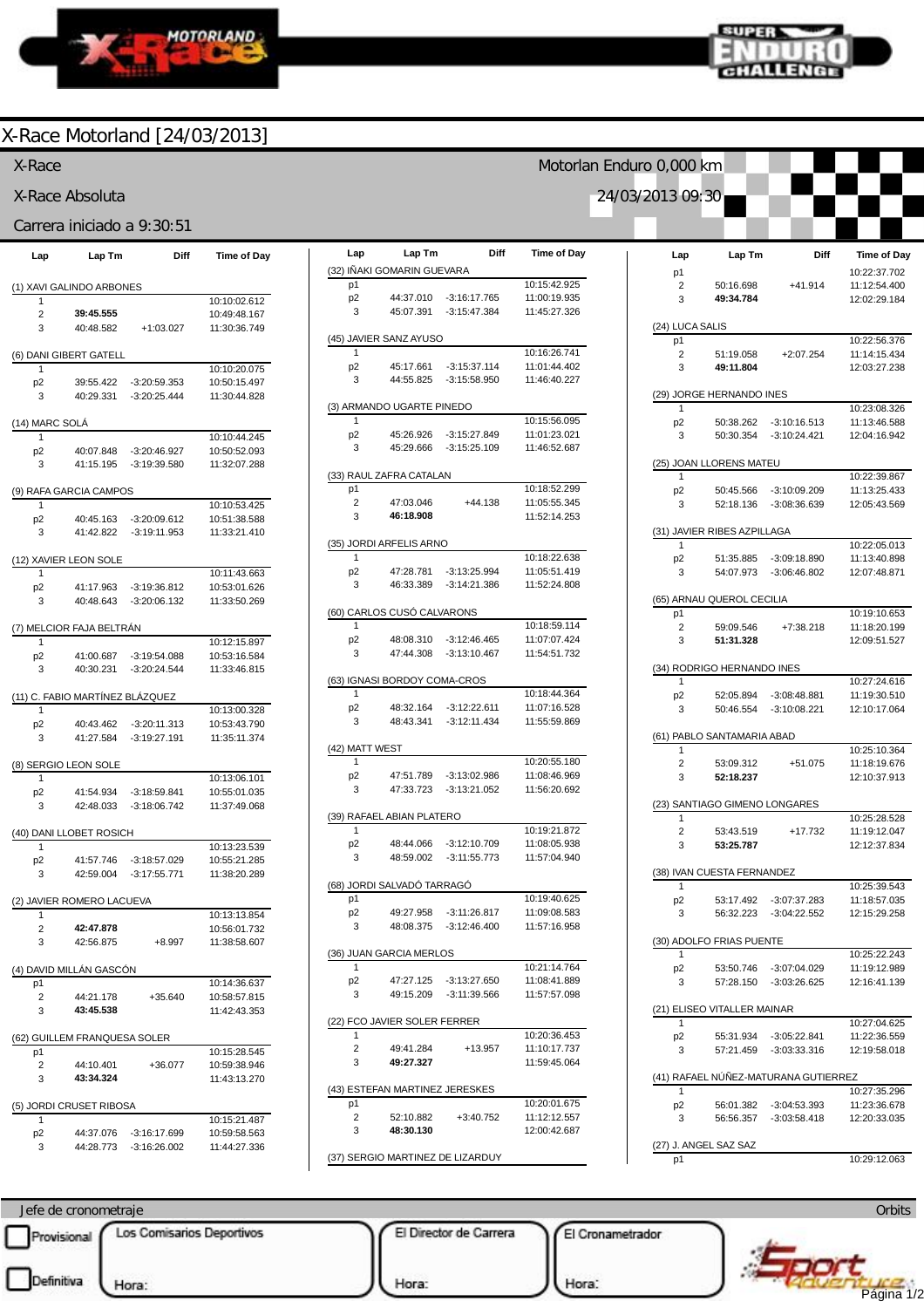



| Le i valle in provincia de la contextual                                                           |                        |                          |                  |                     |
|----------------------------------------------------------------------------------------------------|------------------------|--------------------------|------------------|---------------------|
| X-Race                                                                                             |                        | Motorlan Enduro 0,000 km |                  |                     |
| X-Race Absoluta                                                                                    |                        |                          | 24/03/2013 09:30 |                     |
| Carrera iniciado a 9:30:51                                                                         |                        |                          |                  |                     |
| Lap Tm<br>Diff<br><b>Time of Day</b><br>Lap                                                        | Lap Tm<br>Lap          | Time of Day<br>Diff      | Lap<br>Lap Tm    | Time of Day<br>Diff |
| $\overline{2}$<br>59:34.263<br>$+3:46.903$<br>11:28:46.326<br>55:47.360<br>3<br>12:24:33.686       |                        |                          |                  |                     |
| (44) J. IGNACIO LARRAURI ORTIZ DE ZARATE                                                           |                        |                          |                  |                     |
| 10:30:24.011<br>$\mathbf{1}$<br>p2<br>$-3:02:27.261$<br>11:28:51.525<br>58:27.514                  |                        |                          |                  |                     |
| 3<br>1:01:25.375 -2:59:29.400<br>12:30:16.900                                                      |                        |                          |                  |                     |
| (28) LUIS HERNANDO INES<br>10:30:34.728<br>$\mathbf{1}$                                            |                        |                          |                  |                     |
| p2<br>11:30:15.457<br>59:40.729<br>$-3:01:14.046$<br>3<br>1:02:03.899 -2:58:50.876<br>12:32:19.356 |                        |                          |                  |                     |
| (69) ALBERT SALVA BERTRAN                                                                          |                        |                          |                  |                     |
| 10:26:21.293<br>$\mathbf{1}$<br>p <sub>2</sub><br>11:23:34.103<br>57:12.810<br>$-3:03:41.965$      |                        |                          |                  |                     |
| 3<br>1:13:16.978 -2:47:37.797<br>12:36:51.081                                                      |                        |                          |                  |                     |
| (26) XAVI VILARRUBIAS SALA<br>10:22:50.798<br>$\mathbf{1}$                                         |                        |                          |                  |                     |
| p <sub>2</sub><br>55:10.177 -3:05:44.598<br>11:18:00.975                                           |                        |                          |                  |                     |
|                                                                                                    |                        |                          |                  |                     |
|                                                                                                    |                        |                          |                  |                     |
|                                                                                                    |                        |                          |                  |                     |
|                                                                                                    |                        |                          |                  |                     |
|                                                                                                    |                        |                          |                  |                     |
|                                                                                                    |                        |                          |                  |                     |
|                                                                                                    |                        |                          |                  |                     |
|                                                                                                    |                        |                          |                  |                     |
|                                                                                                    |                        |                          |                  |                     |
|                                                                                                    |                        |                          |                  |                     |
|                                                                                                    |                        |                          |                  |                     |
|                                                                                                    |                        |                          |                  |                     |
|                                                                                                    |                        |                          |                  |                     |
|                                                                                                    |                        |                          |                  |                     |
|                                                                                                    |                        |                          |                  |                     |
|                                                                                                    |                        |                          |                  |                     |
|                                                                                                    |                        |                          |                  |                     |
|                                                                                                    |                        |                          |                  |                     |
|                                                                                                    |                        |                          |                  |                     |
|                                                                                                    |                        |                          |                  |                     |
|                                                                                                    |                        |                          |                  |                     |
|                                                                                                    |                        |                          |                  |                     |
|                                                                                                    |                        |                          |                  |                     |
|                                                                                                    |                        |                          |                  |                     |
| Jefe de cronometraje                                                                               |                        |                          |                  | Orbits              |
| Los Comisarios Deportivos<br>Provisional                                                           | El Director de Carrera | El Cronametrador         |                  |                     |

| Hora: |
|-------|
|       |

Hora:

Hora:

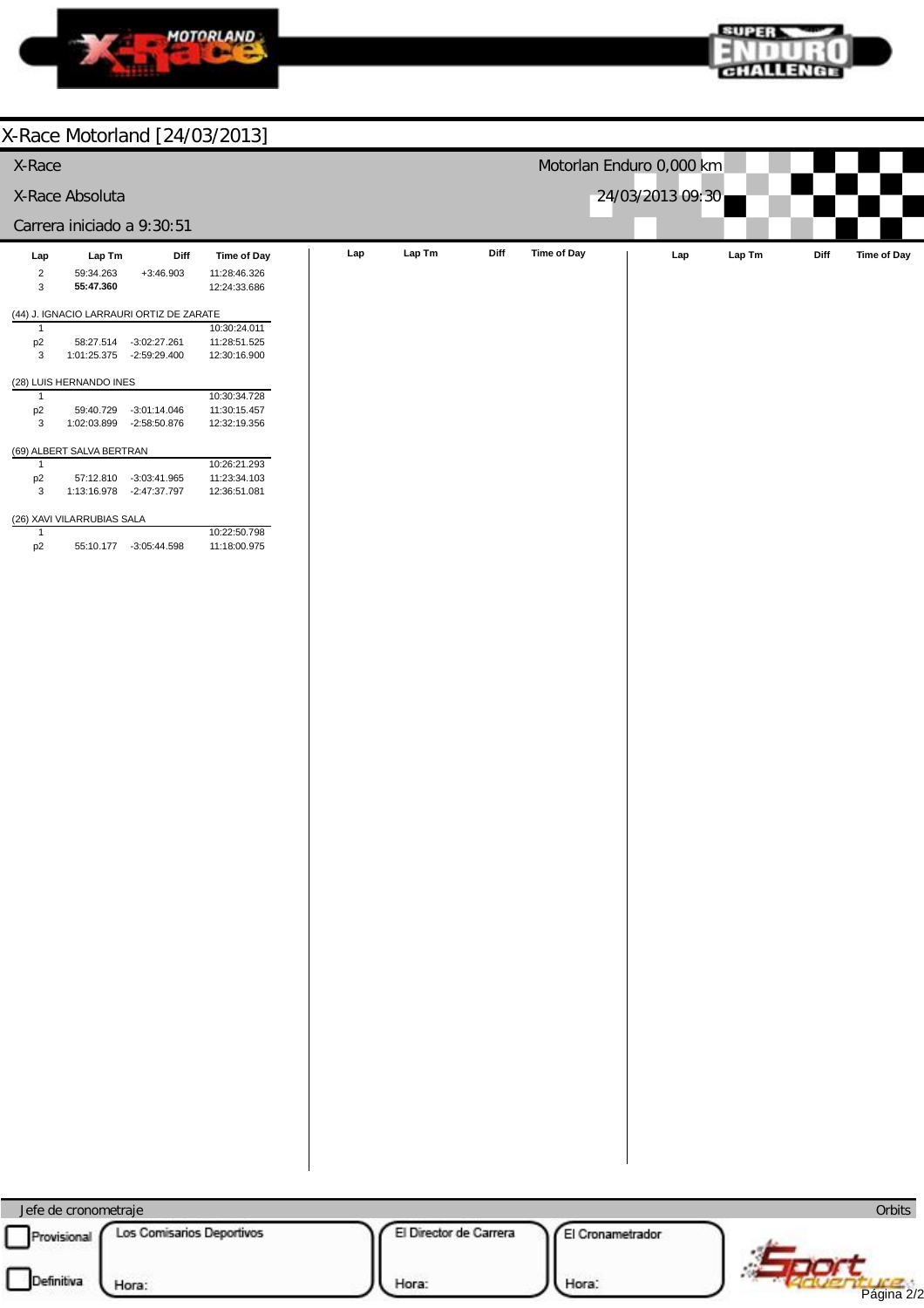

**Clasificado por vueltas**

GHALLENGE

**SUPER** 

| X-Race<br>Motorlan Enduro 0,000 km |     |                              |                         |                |                  |                 |                |        |  |
|------------------------------------|-----|------------------------------|-------------------------|----------------|------------------|-----------------|----------------|--------|--|
|                                    |     | X-Race Popular               |                         |                | 24/03/2013 09:30 |                 |                |        |  |
| Carrera iniciado a 9:30:51         |     |                              |                         |                |                  |                 |                |        |  |
| Pos.                               |     | N° Nombre                    | VIts.                   | Dif. $1^\circ$ | Total T°         | <b>Mejor Tm</b> | En VIt. Clase  |        |  |
| AMIGOS                             |     |                              |                         |                |                  |                 |                |        |  |
| 1                                  | 86  | CHUS HERRERO CATALAN         | $\overline{c}$          |                | 1:29:00.294      | 45:12.736       | $\overline{2}$ | AMIGOS |  |
| $\overline{2}$                     | 85  | JORDI BORDOY GARRIGÓS        | 2                       | 38.557         | 1:29:38.851      | 46:12.542       | 2              | AMIGOS |  |
| 3                                  | 116 | ARNAU C CABONELL SABORIT     | 2                       | 4:17.256       | 1:33:17.550      | 47:26.619       | 2              | AMIGOS |  |
| 4                                  | 144 | IVÁN SEGURA SÁBADO           | 2                       | 5:32.257       | 1:34:32.551      | 46:28.038       | $\overline{2}$ | AMIGOS |  |
| 5                                  | 88  | MARC TRAVER ORRIOLS          | $\overline{c}$          | 6:00.540       | 1:35:00.834      | 48:04.262       | 2              | AMIGOS |  |
| 6                                  | 91  | JORDI TUGUES MARSOL          | $\overline{c}$          | 6:18.017       | 1:35:18.311      | 47:44.270       | 2              | AMIGOS |  |
| $\overline{7}$                     | 145 | JESUS BARBERAN PINA          | $\overline{c}$          | 6:27.925       | 1:35:28.219      | 47:53.570       | 2              | AMIGOS |  |
| 8                                  | 122 | POL PAGES DEVESA             | 2                       | 6:39.822       | 1:35:40.116      | 47:43.774       | 2              | AMIGOS |  |
| 9                                  | 84  | <b>JORDI TRAVER ORRIOLS</b>  | 2                       | 7:11.313       | 1:36:11.607      | 48:42.023       | 2              | AMIGOS |  |
| 10                                 | 134 | JAVIER VELILLA PEDRÓS        | 2                       | 7:11.939       | 1:36:12.233      | 47:55.148       | 2              | AMIGOS |  |
| 11                                 | 136 | JOAN SARDANYONS COLOMINA     | 2                       | 8:39.835       | 1:37:40.129      | 49:32.831       | 2              | AMIGOS |  |
| 12                                 | 103 | LLUÍS ESTUPIÑÁ GUIXÁ         | 2                       | 8:43.724       | 1:37:44.018      | 49:37.790       | 2              | AMIGOS |  |
| 13                                 | 83  | <b>MATEU TRAVER MARTINEZ</b> | 2                       | 9:10.261       | 1:38:10.555      | 49:52.405       | 2              | AMIGOS |  |
| 14                                 | 126 | IVÁN GONZALEZ ALBIAC         | 2                       | 9:30.563       | 1:38:30.857      | 49:16.817       | 2              | AMIGOS |  |
| 15                                 | 128 | MARCO IVAÑEZ SANCHEZ         | $\overline{c}$          | 10:25.985      | 1:39:26.279      | 47:37.363       | 2              | AMIGOS |  |
| 16                                 | 117 | JORDI COMERMA SERRA          | $\overline{c}$          | 12:38.615      | 1:41:38.909      | 50:19.039       | 2              | AMIGOS |  |
| 17                                 | 99  | DOMITILO ANTÓN               | $\overline{c}$          | 13:12.321      | 1:42:12.615      | 50:23.692       | 2              | AMIGOS |  |
| 18                                 | 143 | MANUEL SOTO DEL ARCO         | $\overline{c}$          | 14:46.872      | 1:43:47.166      | 52:19.101       | 2              | AMIGOS |  |
| 19                                 | 89  | VICENÇ ESTEVE PEREZ          | $\overline{c}$          | 14:47.796      | 1:43:48.090      | 52:21.382       | 2              | AMIGOS |  |
| 20                                 | 96  | CARLES SOLER ORTEGA          | $\overline{2}$          | 14:50.207      | 1:43:50.501      | 51:36.220       | 2              | AMIGOS |  |
| 21                                 | 137 | VÍCTOR M. BASELGA PASCUAL    | $\overline{2}$          | 15:15.810      | 1:44:16.104      | 52:16.560       | 2              | AMIGOS |  |
| 22                                 | 148 | RAFAEL MUNTANE GINESTA       | $\overline{c}$          | 15:31.519      | 1:44:31.813      | 51:32.765       | $\overline{2}$ | AMIGOS |  |
| 23                                 | 111 | SALVADOR NAVARRO GUTIÉRREZ   | $\overline{c}$          | 15:56.743      | 1:44:57.037      | 52:06.018       | 2              | AMIGOS |  |
| 24                                 | 94  | ALBERT ABAJO PARALS          | $\overline{c}$          | 16:15.608      | 1:45:15.902      | 52:54.732       | 2              | AMIGOS |  |
| 25                                 | 102 | DAVID RUSCA SANCHEZ          | $\overline{2}$          | 16:16.604      | 1:45:16.898      | 52:25.488       | 2              | AMIGOS |  |
| 26                                 | 110 | JOAN SANGLAS SERRALLONGA     | $\overline{2}$          | 16:41.983      | 1:45:42.277      | 51:56.826       | 2              | AMIGOS |  |
| 27                                 | 114 | RAUL PRADO MARTINEZ          | $\overline{c}$          | 17:12.455      | 1:46:12.749      |                 | 0              | AMIGOS |  |
| 28                                 | 133 | JOSEP PIÑOL SUÑE             | $\sqrt{2}$              | 18:16.372      | 1:47:16.666      | 56:44.617       | 2              | AMIGOS |  |
| 29                                 | 98  | JUAN C. GALERA JIMENEZ       | $\overline{2}$          | 18:30.083      | 1:47:30.377      | 53:30.810       | 2              | AMIGOS |  |
| 30                                 | 132 | ROGER TUDEL CARDIEL          | $\overline{2}$          | 18:37.559      | 1:47:37.853      |                 | 0              | AMIGOS |  |
| 31                                 | 123 | ANIOL MASO MOLAS             | 2                       | 18:57.669      | 1:47:57.963      | 54:56.506       | 2              | AMIGOS |  |
| 32                                 | 104 | JUAN FCO. LOPEZ SIMÓN        | 2                       | 18:58.713      | 1:47:59.007      | 51:52.407       | $\overline{2}$ | AMIGOS |  |
| 33                                 | 125 | ALBERT MONRAS PASETA         | 2                       | 19:03.519      | 1:48:03.813      |                 | 0              | AMIGOS |  |
| 34                                 | 130 | OSCAR ARNAS CASANOVA         | $\overline{\mathbf{c}}$ | 19:08.478      | 1:48:08.772      | 54:58.034       | 2              | AMIGOS |  |
| 35                                 | 131 | JAIME CATALA MONTEGUI        | $\overline{c}$          | 19:30.573      | 1:48:30.867      | 52:25.879       | 2              | AMIGOS |  |
| 36                                 | 113 | FERRAN MATARO MATAS          | $\overline{c}$          | 21:10.934      | 1:50:11.228      |                 | 0              | AMIGOS |  |
| 37                                 | 106 | JORDI GIRALDEZ RODRIGUEZ     | $\overline{c}$          | 21:25.889      | 1:50:26.183      | 55:11.917       | 2              | AMIGOS |  |
| 38                                 | 151 | PERRY A. HOLT                | 2                       | 21:47.779      | 1:50:48.073      | 54:57.693       | $\overline{2}$ | AMIGOS |  |

| <b>Margin of Victory</b> | Avg. Speed                | Best Lap Tm            | <b>Best Spd</b>  | Best Lap by               |
|--------------------------|---------------------------|------------------------|------------------|---------------------------|
| 38.557                   |                           | 45:12.736              |                  | 86 - CHUS HERRERO CATALAN |
| Jefe de cronometraje     |                           |                        |                  | <b>Orbits</b>             |
| Provisional              | Los Comisarios Deportivos | El Director de Carrera | El Cronametrador |                           |
| Definitiva<br>Hora:      |                           | Hora:                  | Hora:            | Página 1/2                |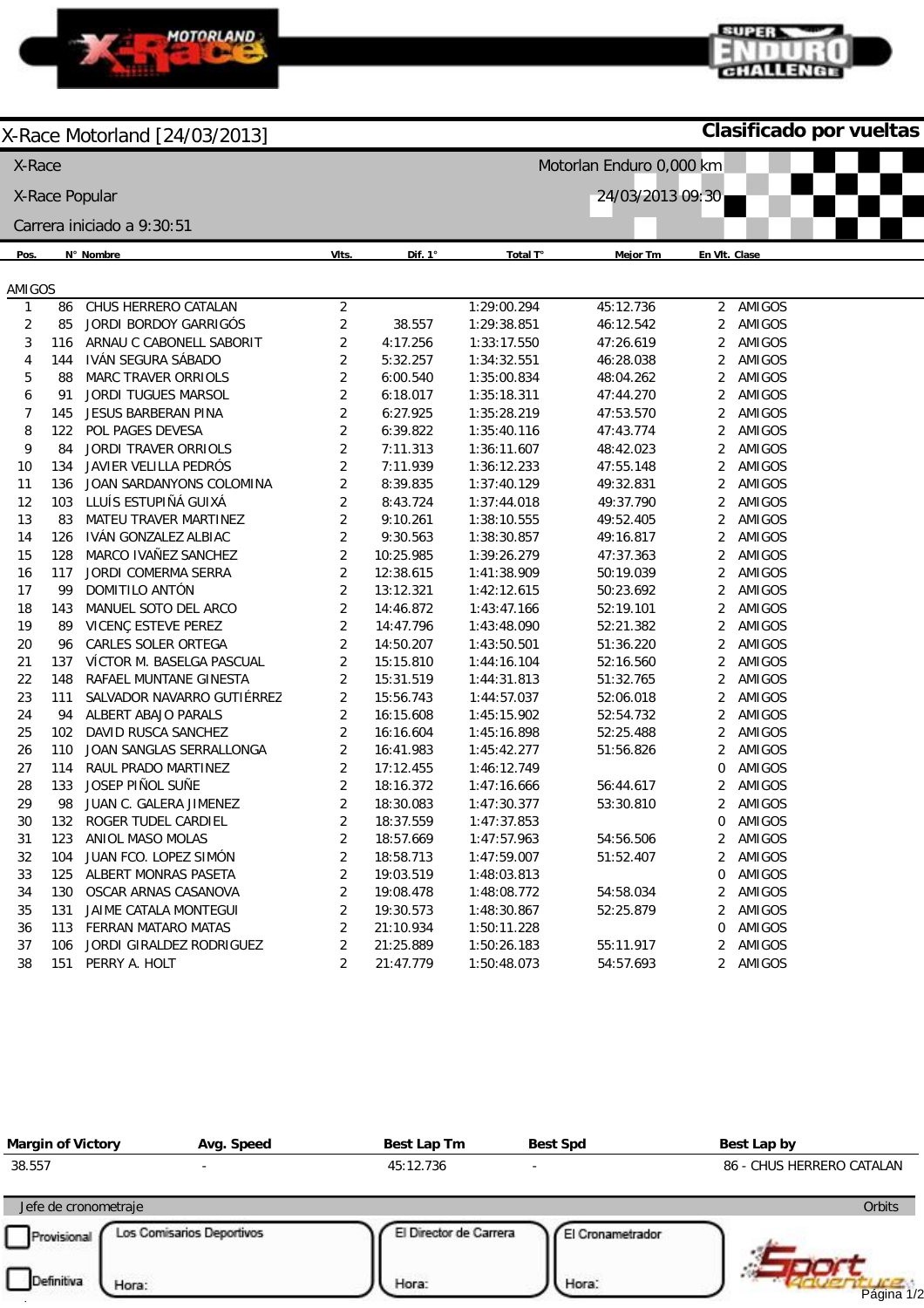

**Clasificado por vueltas**

GHALLENGE

super

| X-Race                             |                |                               | Motorlan Enduro 0,000 km |           |             |                 |                |               |
|------------------------------------|----------------|-------------------------------|--------------------------|-----------|-------------|-----------------|----------------|---------------|
| 24/03/2013 09:30<br>X-Race Popular |                |                               |                          |           |             |                 |                |               |
|                                    |                | Carrera iniciado a 9:30:51    |                          |           |             |                 |                |               |
| Pos.                               |                | N° Nombre                     | VIts.                    | Dif. 1°   | Total T°    | <b>Mejor Tm</b> |                | En VIt. Clase |
| 39                                 | 124            | ALEJANDRO MILLÁN GASCÓN       | $\overline{2}$           | 22:16.085 | 1:51:16.379 | 54:19.134       | $\overline{2}$ | AMIGOS        |
| 40                                 |                | 149 FRANCESC MATAMOROS FOSCH  | $\sqrt{2}$               | 23:02.831 | 1:52:03.125 |                 | 0              | AMIGOS        |
| 41                                 | 141            | <b>JAN KRATOCHWIL</b>         | $\overline{2}$           | 23:09.165 | 1:52:09.459 | 53:34.573       | $\overline{2}$ | AMIGOS        |
| 42                                 |                | 115 JOSEP BERGALLÓ ROIG       | $\overline{2}$           | 23:13.635 | 1:52:13.929 | 54:31.789       | $\overline{2}$ | AMIGOS        |
| 43                                 | 81             | ERIC PONCE PAMIES             | $\overline{2}$           | 23:35.938 | 1:52:36.232 | 55:48.915       | $\overline{2}$ | AMIGOS        |
| 44                                 |                | 120 ALBERT VALLES OLIVA       | $\sqrt{2}$               | 23:53.794 | 1:52:54.088 | 54:17.068       | $\overline{2}$ | AMIGOS        |
| 45                                 |                | 82 JAVIER CATAFAL RODRIGUEZ   | $\overline{2}$           | 24:40.198 | 1:53:40.492 | 57:40.411       | $\overline{2}$ | AMIGOS        |
| 46                                 |                | 112 ENRIQUE CORNEJO SERRANO   | $\sqrt{2}$               | 27:49.389 | 1:56:49.683 | 57:17.930       | $\overline{2}$ | AMIGOS        |
| 47                                 | 93             | JUAN C. FRANCO ENCINAS        | $\sqrt{2}$               | 27:59.852 | 1:57:00.146 | 57:23.823       | $\overline{2}$ | AMIGOS        |
| 48                                 |                | 97 GUILLEM MASMITJÀ GIRALT    | $\overline{2}$           | 28:06.017 | 1:57:06.311 | 57:00.256       | $\overline{2}$ | AMIGOS        |
| 49                                 | 107            | DIDAC PUIGMITJA ALEGRE        | $\sqrt{2}$               | 29:49.848 | 1:58:50.142 | 58:23.015       | $\overline{2}$ | AMIGOS        |
| 50                                 | 150            | CARLOS BAENA HINOJOSA         | $\overline{c}$           | 31:46.280 | 2:00:46.574 | 58:44.914       | $\overline{2}$ | AMIGOS        |
| 51                                 | 100            | ENRIQUE ABAD MAYOR            | $\overline{2}$           | 32:13.127 | 2:01:13.421 | 58:52.569       | $\overline{2}$ | AMIGOS        |
| 52                                 | 119            | DAVID RODRIGUEZ SALVADOR      | $\sqrt{2}$               | 33:22.354 | 2:02:22.648 | 1:02:22.107     | $\overline{2}$ | AMIGOS        |
| 53                                 |                | 142 THOMAS SENGE              | $\overline{2}$           | 36:26.478 | 2:05:26.772 | 59:28.591       | $\overline{2}$ | AMIGOS        |
| 54                                 | 95             | SERGI GARCIA ALCOLEA          | $\overline{2}$           | 38:11.386 | 2:07:11.680 | 59:49.292       | $\overline{2}$ | AMIGOS        |
| 55                                 | 108            | JOAN LLOPIS RIENDA            | $\sqrt{2}$               | 38:20.360 | 2:07:20.654 | 1:02:57.072     | $\overline{a}$ | AMIGOS        |
| 56                                 | 147            | RAUL CODONAL                  | $\overline{2}$           | 39:52.373 | 2:08:52.667 | 1:03:23.246     | $\overline{2}$ | AMIGOS        |
| 57                                 | 109            | MATEO SANCHEZ GARCIA          | $\overline{2}$           | 43:57.306 | 2:12:57.600 | 1:11:00.364     | $\overline{2}$ | AMIGOS        |
| 58                                 | 90             | SERGI BARGALLO ABAD           | $\sqrt{2}$               | 45:08.793 | 2:14:09.087 | 1:08:43.297     | 2              | AMIGOS        |
| 59                                 | 105            | DIEGO GUEDES FRANCO           | $\overline{2}$           | 46:48.501 | 2:15:48.795 |                 | 0              | AMIGOS        |
|                                    | No clasificado |                               |                          |           |             |                 |                |               |
| ΝT                                 |                | 146 JORDI LARREGOLA SILVESTRE | $\mathbf{1}$             | <b>NT</b> | 2:53:55.504 |                 | 0              | AMIGOS        |
| ΝT                                 |                | 129 JORGE PEÑA VEGA           | $\mathbf{1}$             | ΝT        | 3:00:23.298 |                 | 0              | AMIGOS        |
| NT                                 |                | 139 ANDRE WALDMAM             | $\mathbf{1}$             | ΝT        | 3:07:39.308 |                 | 0              | AMIGOS        |
| <b>NT</b>                          |                | 138 TINO KOLLASCHECK          | $\mathbf{1}$             | <b>NT</b> | 3:16:54.588 |                 | $\mathbf{0}$   | AMIGOS        |
| ΝT                                 |                | 140 LUTZ KLINGEBERG           | $\mathbf{1}$             | ΝT        | 3:16:57.252 |                 | 0              | AMIGOS        |
| <b>NT</b>                          |                | 80 JORDI FONT RODES           |                          | ΝT        |             |                 | 0              | AMIGOS        |
| <b>NT</b>                          | 121            | <b>GERARDO BOIX BRANCHAT</b>  |                          | <b>NT</b> |             |                 | 0              | AMIGOS        |
| ΝT                                 | 135            | JOSEP MULINARI SANGERNAN      |                          | ΝT        |             |                 | 0              | AMIGOS        |
| CLASICAS                           |                |                               |                          |           |             |                 |                |               |
| $\mathbf{1}$                       | 163            | TONI CAMÍ PONS                | $\overline{2}$           |           | 1:59:38.101 |                 | $\mathbf{0}$   | CLASICAS      |
| $\overline{2}$                     | 160            | CARLES SALINAS LLONCH         | $\sqrt{2}$               | 5:56.716  | 2:05:34.817 |                 | $\Omega$       | CLASICAS      |
| 3                                  | 161            | JUAN MONTOYA CANO             | $\overline{2}$           | 6:32.301  | 2:06:10.402 | 1:03:45.677     | $\overline{2}$ | CLASICAS      |
|                                    | No clasificado |                               |                          |           |             |                 |                |               |
| ΝT                                 |                | 162 OSCAR IBAÑEZ ALONSO       | $\mathbf{1}$             | <b>NT</b> | 3:18:03.766 |                 |                | 0 CLASICAS    |

| <b>Margin of Victory</b> | Avg. Speed                | Best Lap Tm            | <b>Best Spd</b>  | Best Lap by               |  |  |
|--------------------------|---------------------------|------------------------|------------------|---------------------------|--|--|
| 38.557                   |                           | 45:12.736              |                  | 86 - CHUS HERRERO CATALAN |  |  |
| Jefe de cronometraje     |                           |                        |                  | Orbits                    |  |  |
| Provisional              | Los Comisarios Deportivos | El Director de Carrera | El Cronametrador |                           |  |  |
| Definitiva<br>Hora:      |                           | Hora:                  | Hora:            | Página 2/2                |  |  |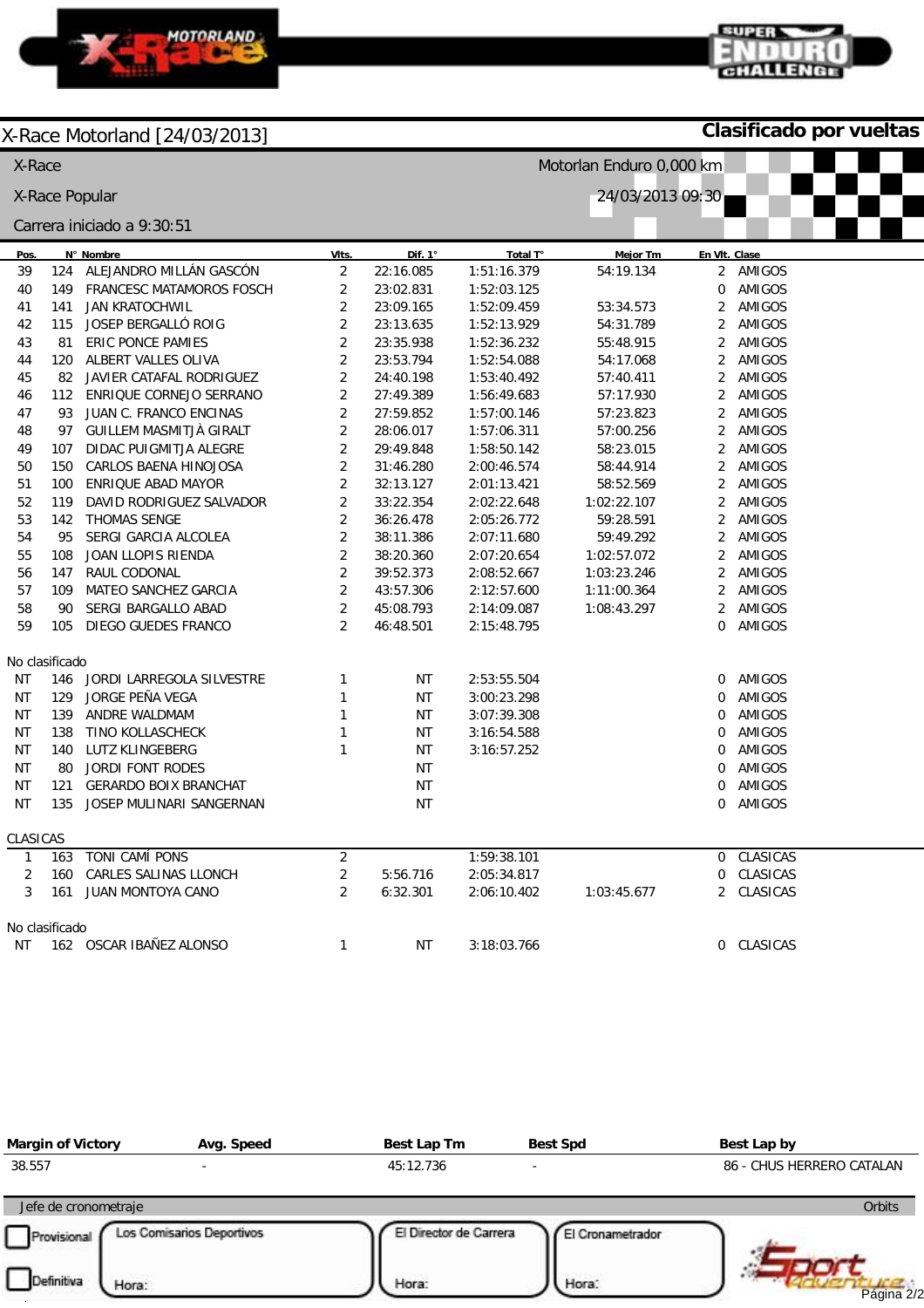



Motorlan Enduro 0,000 km

24/03/2013 09:30

### X-Race Motorland [24/03/2013]

#### X-Race

X-Race Popular

#### Carrera iniciado a 9:30:51

| Lap                 | Lap Tm                          | Diff | <b>Time of Day</b>           |
|---------------------|---------------------------------|------|------------------------------|
|                     | (86) CHUS HERRERO CATALAN       |      |                              |
| 1                   |                                 |      | 12:14:38.937                 |
| 2                   | 45:12.736                       |      | 12:59:51.673                 |
|                     | (85) JORDI BORDOY GARRIGÓS      |      |                              |
|                     |                                 |      | 12:14:17.688                 |
| 2                   | 46:12.542                       |      | 13:00:30.230                 |
|                     | (116) ARNAU C CABONELL SABORIT  |      |                              |
| 1<br>2              | 47:26.619                       |      | 12:16:42.310<br>13:04:08.929 |
|                     | <u>(144) IVÁN SEGURA SÁBADO</u> |      |                              |
| 1                   |                                 |      | 12:18:55.892                 |
| 2                   | 46:28.038                       |      | 13:05:23.930                 |
|                     | (88) MARC TRAVER ORRIOLS        |      |                              |
| 1<br>2              | 48:04.262                       |      | 12:17:47.951<br>13:05:52.213 |
|                     |                                 |      |                              |
| 1                   | (91) JORDI TUGUES MARSOL        |      | 12:18:25.420                 |
| 2                   | 47:44.270                       |      | 13:06:09.690                 |
|                     | (145) JESUS BARBERAN PINA       |      |                              |
|                     |                                 |      | 12:18:26.028                 |
| 2                   | 47:53.570                       |      | 13:06:19.598                 |
|                     | (122) POL PAGES DEVESA          |      |                              |
| 1<br>$\overline{2}$ | 47:43.774                       |      | 12:18:47.721<br>13:06:31.495 |
|                     |                                 |      |                              |
| 1                   | (84) JORDI TRAVER ORRIOLS       |      | 12:18:20.963                 |
| 2                   | 48:42.023                       |      | 13:07:02.986                 |
|                     | (134) JAVIER VELILLA PEDRÓS     |      |                              |
| 1                   |                                 |      | 12:19:08.464                 |
| 2                   | 47:55.148                       |      | 13:07:03.612                 |
|                     | (136) JOAN SARDANYONS COLOMINA  |      |                              |
| 1<br>2              | 49:32.831                       |      | 12:18:58.677<br>13:08:31.508 |
|                     |                                 |      |                              |
| 1                   | (103) LLUÍS ESTUPIÑÁ GUIXÁ      |      | 12:18:57.607                 |
| 2                   | 49:37.790                       |      | 13:08:35.397                 |
|                     | (83) MATEU TRAVER MARTINEZ      |      |                              |
| 1                   |                                 |      | 12:19:09.529                 |
| 2                   | 49:52.405                       |      | 13:09:01.934                 |
|                     | (126) IVAN GONZALEZ ALBIAC      |      |                              |
| 1<br>2              | 49:16.817                       |      | 12:20:05.419<br>13:09:22.236 |
|                     |                                 |      |                              |
| 1                   | (128) MARCO IVAÑEZ SANCHEZ      |      | 12:22:40.295                 |
| 2                   | 47:37.363                       |      | 13:10:17.658                 |
|                     | (117) JORDI COMERMA SERRA       |      |                              |
| 1                   |                                 |      | 12:22:11.249                 |
| 2                   | 50:19.039                       |      | 13:12:30.288                 |
|                     | (99) DOMITILO ANTÓN             |      |                              |

| Lap                 | Lap Tm<br>Diff                   | <b>Time of Day</b>           |
|---------------------|----------------------------------|------------------------------|
| 1<br>$\overline{2}$ | 50:23.692                        | 12:22:40.302<br>13:13:03.994 |
|                     |                                  |                              |
| 1                   | (143) MANUEL SOTO DEL ARCO       | 12:22:19.444                 |
| $\overline{2}$      | 52:19.101                        | 13:14:38.545                 |
|                     | (89) VICENÇ ESTEVE PEREZ         |                              |
| 1                   |                                  | 12:22:18.087                 |
| $\overline{2}$      | 52:21.382                        | 13:14:39.469                 |
|                     | (96) CARLES SOLER ORTEGA         |                              |
| 1<br>2              | 51:36.220                        | 12:23:05.660<br>13:14:41.880 |
|                     |                                  |                              |
| 1                   | (137) VÍCTOR M. BASELGA PASCUAL  | 12:22:50.923                 |
| 2                   | 52:16.560                        | 13:15:07.483                 |
|                     | (148) RAFAEL MUNTANE GINESTA     |                              |
| 1<br>$\overline{2}$ | 51:32.765                        | 12:23:50.427<br>13:15:23.192 |
|                     |                                  |                              |
| 1                   | (111) SALVADOR NAVARRO GUTIÉRREZ | 12:23:42.398                 |
| 2                   | 52:06.018                        | 13:15:48.416                 |
|                     | (94) ALBERT ABAJO PARALS         |                              |
| 1                   |                                  | 12:23:12.549                 |
| 2                   | 52:54.732                        | 13:16:07.281                 |
| 1                   | (102) DAVID RUSCA SANCHEZ        | 12:23:42.789                 |
| 2                   | 52:25.488                        | 13:16:08.277                 |
|                     | (110) JOAN SANGLAS SERRALLONGA   |                              |
| 1                   |                                  | 12:24:36.830                 |
| $\overline{2}$      | 51:56.826                        | 13:16:33.656                 |
|                     | (114) RAUL PRADO MARTINEZ        |                              |
| p1<br>2             | 51:39.812 -3:09:14.963           | 12:25:24.316<br>13:17:04.128 |
|                     |                                  |                              |
| 1                   | <u>(133) JOSEP PIÑOL SUÑE</u>    | 12:21:23.428                 |
| 2                   | 56:44.617                        | 13:18:08.045                 |
|                     | (98) JUAN C. GALERA JIMENEZ      |                              |
| 1<br>2              | 53:30.810                        | 12:24:50.946<br>13:18:21.756 |
|                     |                                  |                              |
| p1                  | (132) ROGER TUDEL CARDIEL        | 12:25:33.731                 |
| p2                  | 52:55.501<br>$-3:07:59.274$      | 13:18:29.232                 |
|                     | (123) ANIOL MASO MOLAS           |                              |
| 1<br>2              | 54:56.506                        | 12:23:52.836<br>13:18:49.342 |
|                     |                                  |                              |
| 1                   | (104) JUAN FCO. LOPEZ SIMÓN      | 12:26:57.979                 |
| 2                   | 51:52.407                        | 13:18:50.386                 |
|                     | (125) ALBERT MONRAS PASETA       |                              |
| p1<br>2             | 52:45.980 -3:08:08.795           | 12:26:09.212<br>13:18:55.192 |
|                     |                                  |                              |

| Lap                 | Lap Tm                         | Diff                   | <b>Time of Day</b>           |
|---------------------|--------------------------------|------------------------|------------------------------|
|                     |                                |                        |                              |
|                     | (130) OSCAR ARNAS CASANOVA     |                        | 12:24:02.117                 |
| 2                   | 54:58.034                      |                        | 13:19:00.151                 |
| 1                   | (131) JAIME CATALA MONTEGUI    |                        | 12:26:56.367                 |
| 2                   | 52:25.879                      |                        | 13:19:22.246                 |
|                     | (113) FERRAN MATARO MATAS      |                        |                              |
| p1<br>2             |                                | 54:14.652 -3:06:40.123 | 12:26:47.955<br>13:21:02.607 |
|                     | (106) JORDI GIRALDEZ RODRIGUEZ |                        |                              |
| 1<br>$\overline{2}$ | 55:11.917                      |                        | 12:26:05.645<br>13:21:17.562 |
|                     | <u>(151) PERRY A. HOLT</u>     |                        |                              |
| $\mathbf{1}$        |                                |                        | 12:26:41.759                 |
| 2                   | 54:57.693                      |                        | 13:21:39.452                 |
| 1                   | (124) ALEJANDRO MILLÁN GASCÓN  |                        | 12:27:48.624                 |
| 2                   | 54:19.134                      |                        | 13:22:07.758                 |
|                     | (149) FRANCESC MATAMOROS FOSCH |                        |                              |
| p1<br>2             | 55:54.781 -3:04:59.994         |                        | 12:26:59.723<br>13:22:54.504 |
|                     |                                |                        |                              |
|                     | (141) JAN KRATOCHWIL           |                        | 12:29:26.265                 |
| 2                   | 53:34.573                      |                        | 13:23:00.838                 |
|                     | (115) JOSEP BERGALLÓ ROIG      |                        |                              |
| 1<br>2              | 54:31.789                      |                        | 12:28:33.519<br>13:23:05.308 |
|                     | (81) ERIC PONCE PAMIES         |                        |                              |
| 1<br>2              | 55:48.915                      |                        | 12:27:38.696<br>13:23:27.611 |
|                     |                                |                        |                              |
| 1                   | (120) ALBERT VALLES OLIVA      |                        | 12:29:28.399                 |
| $\overline{2}$      | 54:17.068                      |                        | 13:23:45.467                 |
|                     | (82) JAVIER CATAFAL RODRIGUEZ  |                        |                              |
| 1<br>2              | 57:40.411                      |                        | 12:26:51.460<br>13:24:31.871 |
|                     | (112) ENRIQUE CORNEJO SERRANO  |                        |                              |
| 1<br>2              | 57:17.930                      |                        | 12:30:23.132<br>13:27:41.062 |
|                     | (93) JUAN C. FRANCO ENCINAS    |                        |                              |
| 1                   |                                |                        | 12:30:27.702                 |
| 2                   | 57:23.823                      |                        | 13:27:51.525                 |
| 1                   | (97) GUILLEM MASMITJÁ GIRALT   |                        | 12:30:57.434                 |
| 2                   | 57:00.256                      |                        | 13:27:57.690                 |
|                     | (107) DIDAC PUIGMITJA ALEGRE   |                        |                              |
| 1<br>2              | 58:23.015                      |                        | 12:31:18.506<br>13:29:41.521 |
|                     | (163) TONI CAMÍ PONS           |                        |                              |

Jefe de cronometraje Provisional Los Comisarios Deportivos El Director de Carrera El Cronametrador ww.mylaps.com  $\mathcal{L}$ Hora: Hora:  $\frac{1}{2}$ Página 1/2

**Orbits**